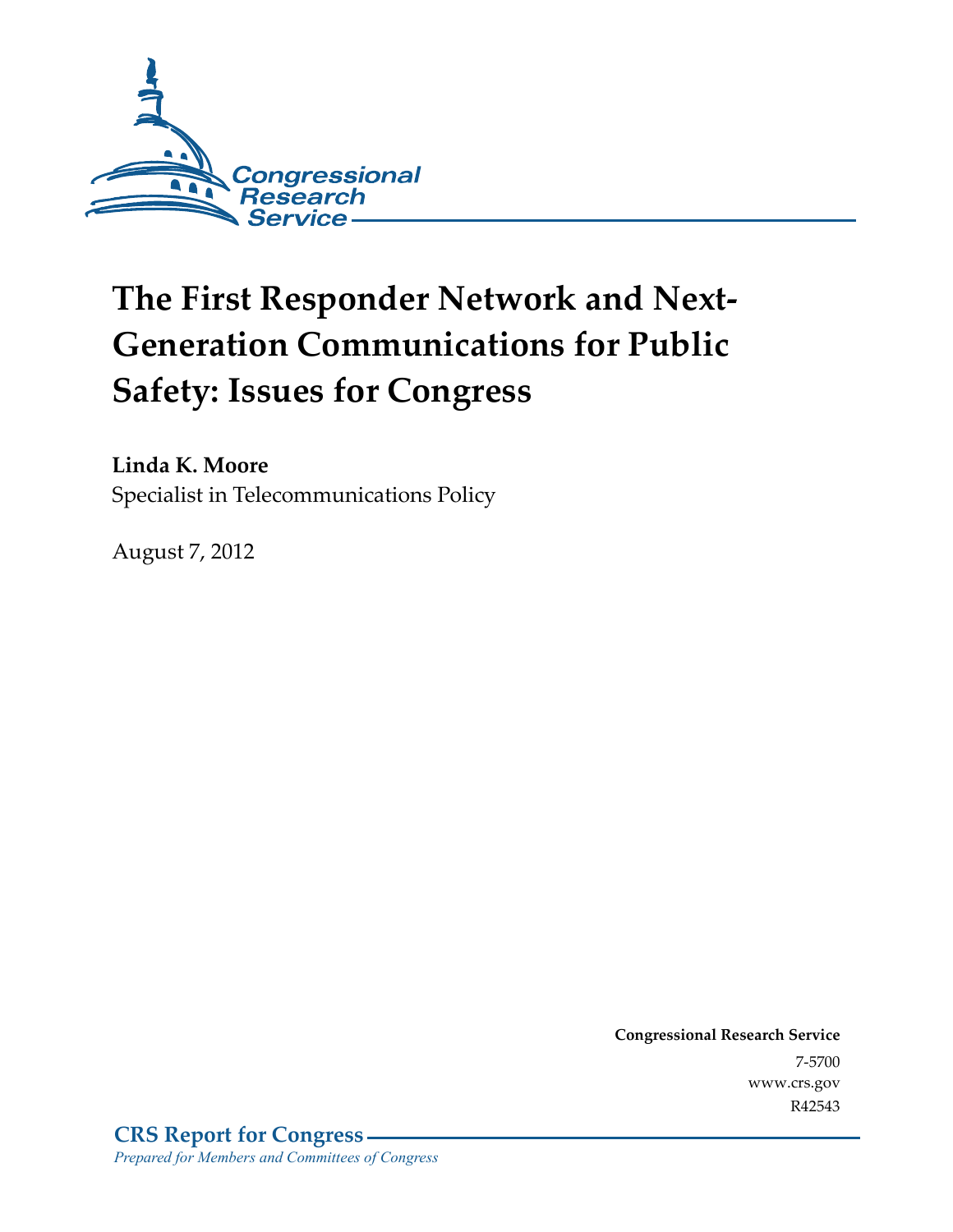# **Summary**

Since September 11, 2001, when communications failures contributed to the tragedies of the day, Congress has passed several laws intended to create a nationwide emergency communications capability. Yet the United States has continued to strive for a solution that assures seamless communications among first responders and emergency personnel at the scene of a major disaster. To address this problem, Congress included provisions in the Middle Class Tax Relief and Job Creation Act of 2012 (P.L. 112-96) for planning, building, and managing a new, nationwide, broadband network for public safety communications, and assigned additional spectrum to accommodate the new network. In addition, the act has designated federal appropriations of over \$7 billion for the network and other public safety needs. These funds will be provided through new revenue from the auction of spectrum licenses. The cost of construction of a nationwide network for public safety is estimated by experts to be in the tens of billions of dollars over the long term, with similarly large sums needed for maintenance and operation. In expectation that public-private partnerships to build the new network will reduce costs to the public sector, the law has provided requirements and guidelines for shared use.

The act has mandated that technical standards developed for the new network incorporate commercial standards for Long Term Evolution (LTE). LTE is a fourth-generation wireless technology that bases its operating standards on the Internet Protocol (IP). IP-enabled networks and wireless devices provide higher capacity and transmission speeds than earlier generations of technology. LTE represents the convergence of wireless technology with the Internet, bringing the capacity and resiliency of packet-switched networks to emergency communications. It is generally believed that the use of LTE and IP standards will greatly enhance communications for emergency response and recovery.

There are many challenges for public safety leaders and policy makers in establishing IP-enabled technologies as the baseline for the development of future solutions for response and recovery. One of the immediate challenges in developing standards is the need for a clear policy on the use of spectrum for commercial and public safety LTE. Because public safety planning has lagged behind commercial efforts to build LTE networks, the work on design and development of technical requirements is incomplete. Many experts are concerned that these delays may place public safety officials at a disadvantage in negotiating with potential partners, increase costs, and add further delays in moving forward to build a nationwide broadband network. Requirements in the act for standards development may be insufficient to overcome current technical obstacles for desired network features such as roaming between public safety and commercial networks.

In addition to monitoring progress in building the new broadband network for public safety, Congress may want to consider new policies for spectrum management and wireless innovation that would facilitate the transition to IP-enabled networks. Acceleration of innovation in nextgeneration wireless technologies would likely benefit not only public safety communications but also all consumers of wireless service and the American economy.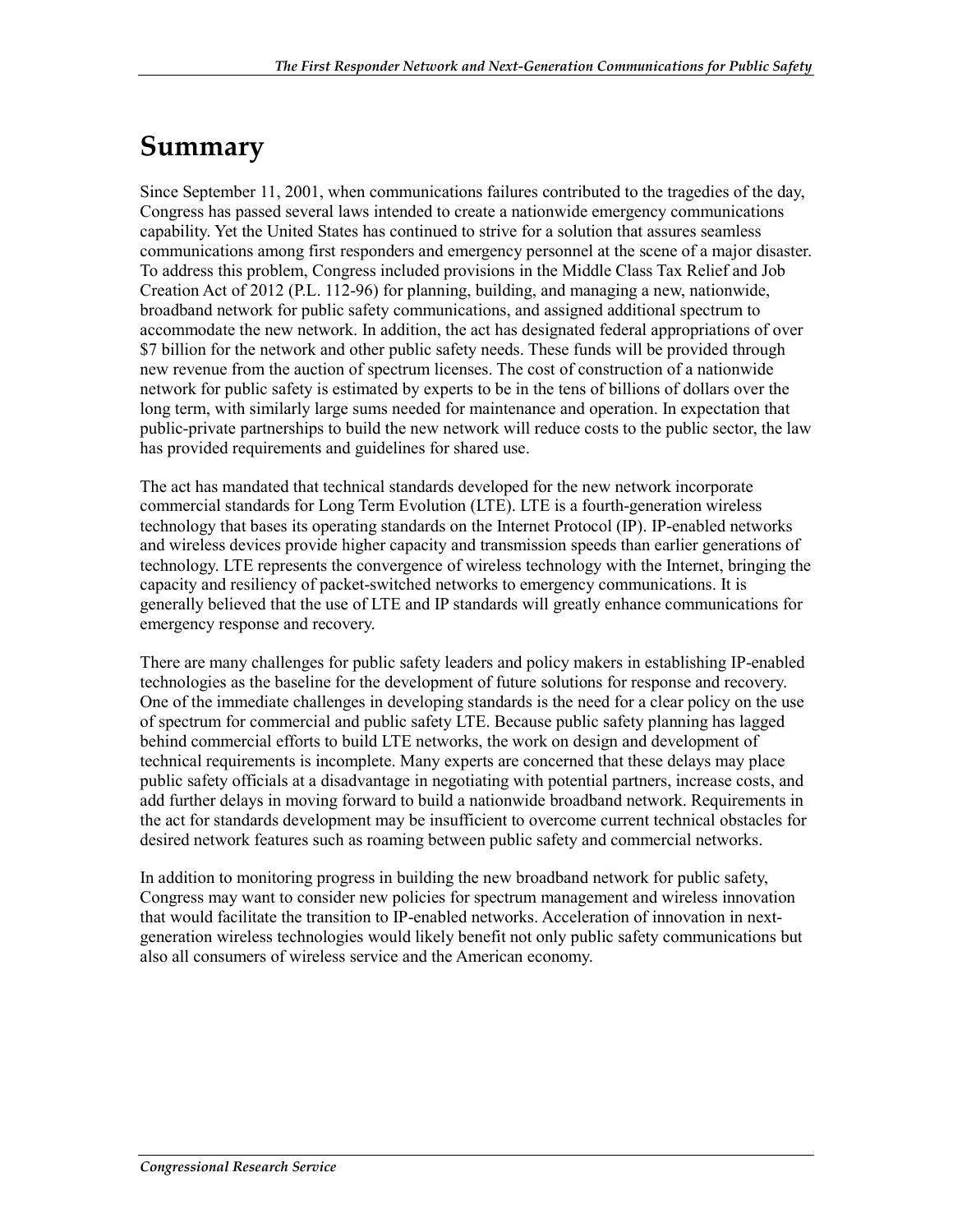# Contents

### Figures

### Contacts

|--|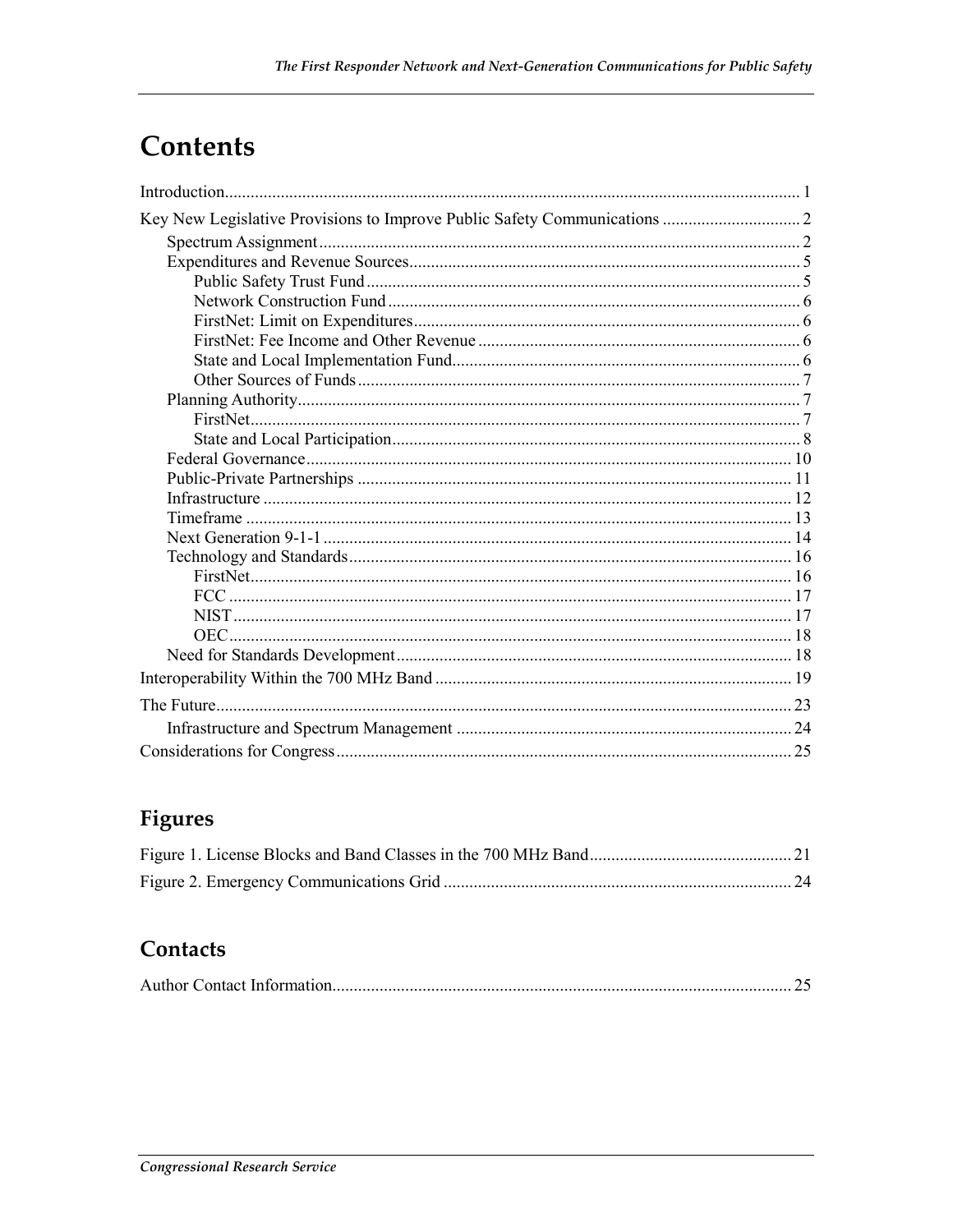# **Introduction**

The importance of wireless communications in emergency response has expanded in parallel with increasing reliance on mobile communications across all sectors of the American economy. The consequences of failure in emergency communications networks have also grown, as the nation witnessed on September 11, 2001, and in the days that followed, as first responders and other emergency workers struggled to communicate with each other. The need for robust emergency communications was again underlined by network failures in the wakes of Hurricanes Katrina and Rita, in 2005. Fixing the problems of communications interoperability and operability that hampered response and recovery in these and other catastrophic events has been and remains a long-term goal of policy makers.<sup>1</sup>

After September 11, many experts recognized that a first responder communications network with national coverage would provide the standards and connectivity needed for interoperability and survivability. The National Commission on Terrorist Attacks Upon the United States (9/11 Commission) also recognized the role of networks in providing interoperability, citing the Army Signal Corps as a possible model in recommendations to Congress.2

From 2002 through 2007 Congress passed several laws intended to provide the Department of Homeland Security with the tools to plan for a national network. Efforts fell short of congressional expectations, however, in part because federal resources were directed to maintaining local jurisdiction in decision-making at the expense of coordinating a nationwide network.<sup>3</sup>

<sup>1</sup> <sup>1</sup> Hearings in the 112<sup>th</sup> Congress include Senate, Committee on Science, Commerce and Transportation, "Safeguarding our Future: Building a Nationwide Network for First Responders," February 16, 2011; House, Committee on Homeland Security, "Public Safety Communications: Are the Needs of Our First Responders Being Met?," March 30, 2011; House, Committee on Energy and Commerce, Subcommittee on Communications and Technology, "Using Spectrum to Advance Public Safety, Promote Broadband, Create Jobs, and Reduce the Deficit," April 12, 2011; House, Committee on Energy and Commerce, Subcommittee on Communications and Technology, "Creating an Interoperable Public Safety Network," May 24, 2011; House, Committee on Energy and Commerce, Subcommittee on Communications and Technology, "Legislative Hearing to Address Spectrum and Public Safety Issues," July 15, 2011; House, Committee on Homeland Security, "Hearing on the Attacks of September 11: Where are We Today," September 8, 2011; House, Committee on Energy and Commerce, Subcommittee on Communications and Technology, markup of the Discussion Draft of the Jumpstarting Opportunity with Broadband Spectrum (JOBS) Act of 2011, December 1, 2011.

<sup>&</sup>lt;sup>2</sup> Discussed in Congressional Research Service General Distribution Memorandum, "Communications Support for Public Safety: The 9/11 Commission Report and Alternative Approaches," by Linda K. Moore, August 25, 2004, and in CRS Report RL31375, *Emergency Communications: Meeting Public Safety Spectrum Needs* by Linda K. Moore, 2002- 2003 (out of print; available from the author).

<sup>&</sup>lt;sup>3</sup> Some of the actions by Congress and by federal agencies were summarized in testimony by Linda K. Moore, Specialist in Telecommunications Policy, Congressional Research Service, before the House Committee on Homeland Security, Subcommittee on Emergency Preparedness, Response, and Communications, "Ensuring Coordination and Cooperation: A Review of Emergency Communications Offices Within the Department of Homeland Security," November 17, 2011. The GAO has also addressed these issues in reports such as *Emergency Communications: Various Challenges Likely to Slow Implementation of a Public Safety Broadband Network*, February 2012, GAO-12-343 at http://www.gao.gov/assets/590/588795.pdf. CRS reports on the topic include CRS Report R41842, *Funding Emergency Communications: Technology and Policy Considerations*; CRS Report R40859, *Public Safety Communications and Spectrum Resources: Policy Issues for Congress*; CRS Report RL34054, *Public-Private Partnership for a Public Safety Network: Governance and Policy*; CRS Report RL33838, *Emergency Communications: Policy Options at a Crossroads*, all by Linda K. Moore.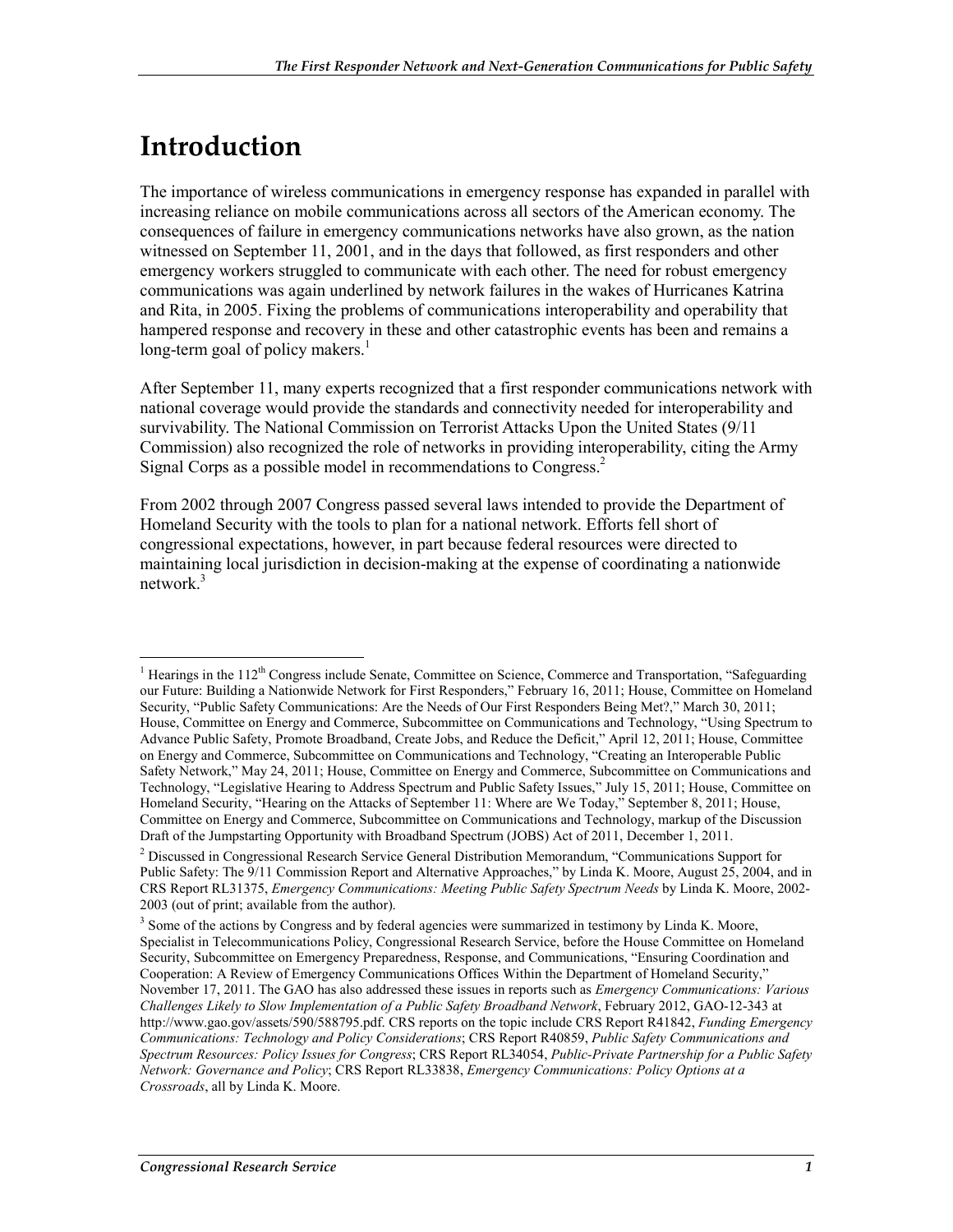With the passage of the Middle Class Tax Relief and Job Creation Act of 2012 (P.L. 112-96) on February 22, 2012, the Administration, Congress, the public safety sector, and many other stakeholders have come together to begin the process of developing, constructing, and operating a nationwide network designed to meet public safety communications needs. The act has given government agencies and public safety officials new tools for providing nationwide availability of state-of-the art communications capability for emergency response and recovery. A new network is to be built to provide broadband communications using Internet Protocol (IP) standards to support high-speed delivery of data-rich content and video (broadband). Mission critical voice communications using standards designed for Land Mobile Radio (LMR) will be carried on separate networks. In time, many anticipate that IP standards for radios will replace LMR, bringing new economies of scale and higher levels of performance. The development of a unified effort to provide a national network places the nation on the path to achieve the long-sought goal of robust, interoperable communications for first responders.

The IP-based technology mandated for the nationwide public safety broadband network is Long Term Evolution (LTE). LTE networks and wireless devices are already being deployed in the commercial sector.

# **Key New Legislative Provisions to Improve Public Safety Communications**

A program to provide nationwide coverage for public safety communications is to be developed and managed by a new authority created in Title VI of the Middle Class Tax Relief and Job Creation Act of 2012 (P.L. 112-96). The First Responder Network Authority, or FirstNet, has been established by the act and given broad powers to ensure that the nationwide public safety broadband network is built, maintained, and kept up-to-date as technology evolves.<sup>4</sup> In consultation with federal and state authorities, FirstNet will develop proposals to construct and manage the network with partners from the private sector, among others. Following is a discussion of major provisions in the act that pertain to public safety communications, including provisions to improve the nation's 911 emergency call system.

Among federal agencies designated by the act to provide consultation and support are the Federal Communications Commission (FCC), the National Telecommunications and Information Administration (NTIA), the National Institute of Standards and Technology (NIST), and the Office of Emergency Communications (OEC). The FCC manages commercial and non-federal spectrum use, including spectrum allocated to public safety. The NTIA manages federal spectrum resources and, along with NIST, is an agency within the Department of Commerce. OEC is part of the Office of Cybersecurity and Communications, Department of Homeland Security.

### **Spectrum Assignment**

Radio frequency spectrum is an essential resource for wireless communications. The energy in electronic telecommunications transmissions converts airwaves into channels to deliver voice, text, and images. These channels are allocated for specific purposes, such as television

 4 P.L. 112-96, Section 6204 (a).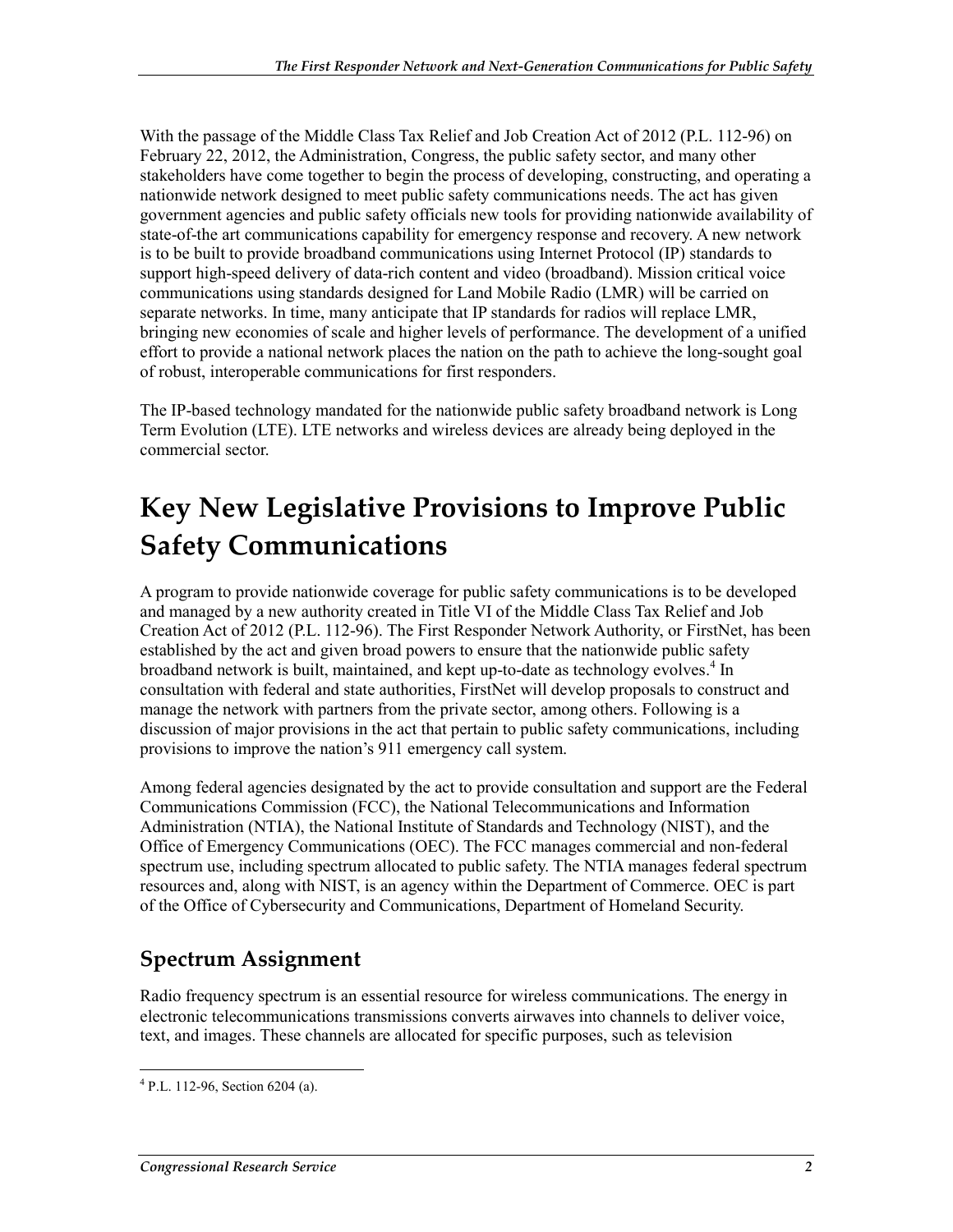broadcasting or WiFi, $5$  and assigned to specific users through licenses. Allocating sufficient spectrum for wireless emergency communications has long been a concern for Congress. The Balanced Budget Act of 1997 (P.L. 105-33), for example, directed the FCC to allocate 24 MHz<sup>6</sup> of spectrum in the 700 MHz band for public safety use.<sup>7</sup>

With the passage of the Middle Class Tax Relief and Job Creation Act of 2012, some existing public safety licenses in the 700 MHz band<sup>8</sup> and an additional license (known as the D Block),<sup>9</sup> together totaling 22 MHz, have been designated by Congress to support a broadband communications network for public safety. The initial, 10-year license is required to be assigned by the FCC to FirstNet. It is renewable for an additional 10 years, on condition that FirstNet has met its duties and obligations under the act.<sup>10</sup>

A total of 34 MHz of spectrum capacity will therefore be available for public safety networks within the 700 MHz band: the 22 MHz designated for broadband and 12 MHz allocated for narrowband communications, primarily voice.<sup>11</sup> Additionally, there are public safety networks on adjacent frequencies within the 800 MHz band. Time and technological advances may someday bring these spectrum assets together, but at present there are three distinct public safety network technologies in use or planned within the 700 MHz and 800 MHz bands. These are: broadband communications at 700 MHz; interoperable narrowband communications at 700 MHz; and narrowband communications at 800 MHz. Some of the narrowband networks at 700 MHz and 800 MHz can share infrastructure and radios but older narrowband networks at 800 MHz are often not easily integrated with narrowband networks being built on 700 MHz frequencies.

All of the 700 MHz band spectrum assigned for public safety use can support broadband networks. At present, however, there is no tested technology to deliver voice communications over LTE broadband that meets first responder needs. The act gives the FCC the authority to "... allow the narrowband spectrum to be used in a flexible manner, including usage for public safety broadband communications...." subject to technical and interference protection measures. <sup>12</sup> This provision might open an opportunity for public safety agencies that want to be in the vanguard of using voice communications technology on LTE networks.

To offset the reassignment of the D Block from commercial to public safety use, the act requires the eventual return of frequencies known as the T-Band.<sup>13</sup> These are frequencies between  $470-512$ MHz allocated for television that have been made available for public safety use in 11 urban

<sup>&</sup>lt;sup>5</sup> WiFi, for wireless fidelity, operates on unlicensed frequencies that are not assigned to a specific owner but instead are available to support any device approved by the FCC.

<sup>&</sup>lt;sup>6</sup> Spectrum is segmented into bands of radio frequencies and typically measured in cycles per second, or hertz. Standard abbreviations for measuring frequencies include kHz—kilohertz or thousands of hertz; MHz—megahertz, or millions of hertz; and GHz—gigahertz, or billions of hertz. The 700 MHz band includes radio frequencies from 698 MHz to 806 MHz.

 $7$  47 U.S.C. §309 (j) (14).

<sup>8</sup> 763-768 MHz, 793-798 MHz, 768-769 MHz and 798-799 MHz; P.L. 112-96, Section 6201.

<sup>9</sup> 758-763 MHz and 788-793 MHz; P.L. 112-96, Section 6101.

<sup>10</sup> P.L. 112-96, Section 6201.

<sup>&</sup>lt;sup>11</sup> 769-775 MHz and 799-805 MHz.

<sup>12</sup> P.L. 112-96, Section 6102.

<sup>13</sup> P.L. 112-96, Section 6103.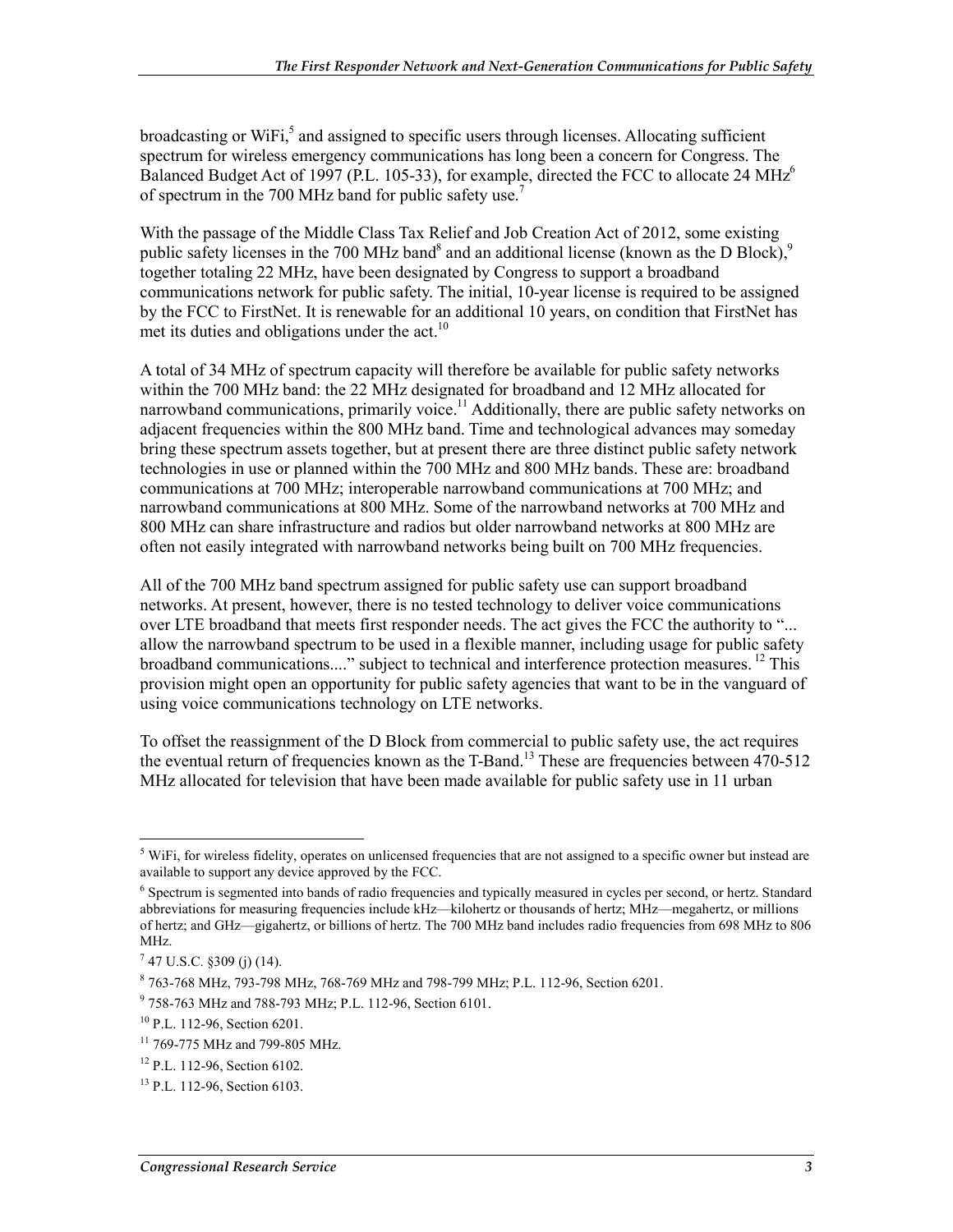areas.<sup>14</sup> Since the transition to digital television, radio transmissions on some of these frequency assignments have experienced interference and the public safety agencies that use them are considering moving to new networks at 700 MHz. Other areas have recently invested to upgrade networks built on the T-Band frequencies and are concerned about the loss of this communications capacity. The act requires that the FCC act by February 2021 to establish a relocation plan that would free up the T-Band for reassignment through competitive bidding. Proceeds from the auctions of T-Band frequencies are to be available for grants to cover relocation costs. There are no requirements in the law as to how the NTIA, the designated grants administrator, is to structure the grant program or determine eligible costs, although the agency might decide to follow procedures for reallocating federal spectrum. The FCC and the NTIA might choose to work together to develop a transition plan that would allow public safety agencies that want to reallocate to 700 MHz to do so on an expedited basis.

Some of the earliest spectrum assignments for public safety are in channels below 512 MHz. Public safety and other license-holders in designated channels below 512 MHz are required to reband their holdings to conform to an FCC mandate to improve spectrum efficiency.<sup>15</sup> This narrowbanding requirement, as it is called, requires that assigned channels be reduced from a width of 25 khz to 12.5 khz, thereby freeing up new spectrum capacity for public safety and other uses. The deadline to meet the narrowbanding requirement is January 1, 2013. To accommodate public safety licenseholders in the T-Band that now fall under requirements established in the act, the FCC has ruled to exempt them from the narrowbanding requirements.<sup>16</sup>

Other spectrum assets available for public safety communications include 50 MHz of spectrum at 4940-4990 MHz (4.9 GHz). Current technology limits these frequencies to local area networks covering a small area. Many experts believe that short-range applications can be incorporated with broadband networks to provide additional resources and better coverage, for example in responding to emergencies in high-rise buildings. $17$ 

To maximize the effectiveness of these multiple spectrum holdings, many believe that additional technological development and planning should be undertaken. FirstNet's mandate appears to limit it to the public safety broadband network to be operated on the spectrum licensed to it. Although not specifically required by the act, several federal agencies do have broad powers to undertake research and development that might further goals for improved performance of emergency communications systems, and more efficient and effective use of all spectrum resources allocated for public safety use.

<sup>1</sup> <sup>14</sup> Metropolitan areas: Boston, MA, Chicago, IL, Dallas/Fort Worth, TX, Houston, TX, Los Angeles, CA, Miami, FL, New York, NY/Newark NJ, Philadelphia, PA, Pittsburgh, PA, San Francisco/Oakland, CA, and Washington, DC.

<sup>&</sup>lt;sup>15</sup> Details at http://transition.fcc.gov/pshs/public-safety-spectrum/narrowbanding.html.

<sup>&</sup>lt;sup>16</sup> FCC, "Waiver of Narrowbanding Deadlines for T-Band (470-512 MHz) Licenses," Docket No. WT 99-87, released April 26, 2012.

<sup>&</sup>lt;sup>17</sup> The FCC has opened a proceeding regarding the 4.9 GHz public safety band, proposing rules and asking for comment on a number of issues to improve spectrum efficiency and encourage greater use of the 4.9 GHz band for public safety broadband communications, http://www.fcc.gov/document/comment-and-reply-comments-date-5thfnprm-49-ghz-band.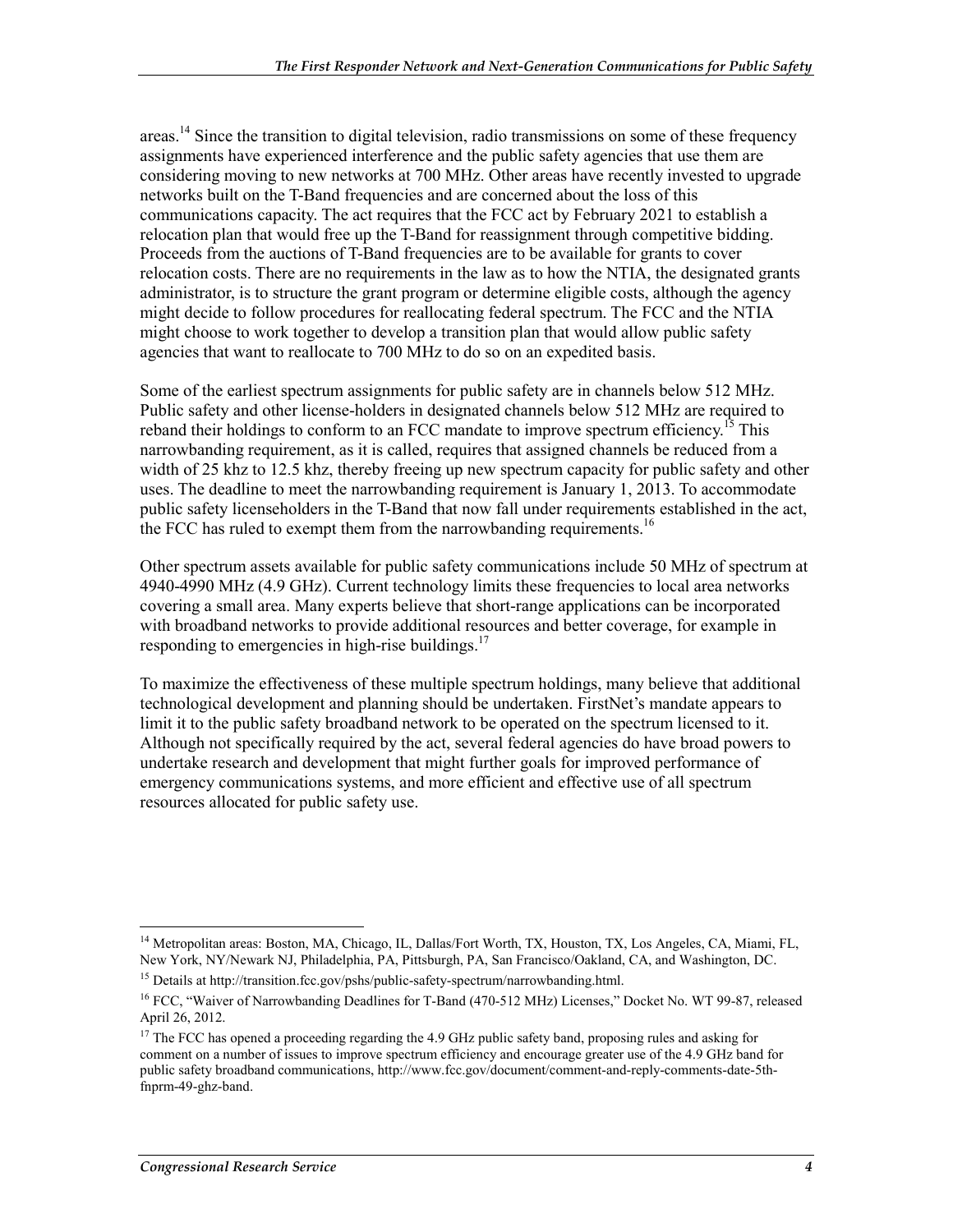### **Expenditures and Revenue Sources**

The cost of building a new wireless communications network is likely to be in the tens of billions of dollars.<sup>18</sup> The expectation is that FirstNet will have access to existing infrastructure for some of the network's components and that it will be able to invest through partnerships—with commercial wireless carriers or other secondary users of its spectrum and infrastructure—that generate revenue.

The Middle Class Tax Relief and Job Creation Act of 2012 provides over \$7 billion in funding either to FirstNet and states participating in the nationwide network, or as grants to states that have opted out of participating in the FirstNet nationwide network program, but have qualified to build their state's portion of the nationwide network. There is an initial loan of \$2 billion (repayable from spectrum-license auction proceeds) to set up FirstNet and begin its operation.19 The remaining \$5 billion will become available as auctions for spectrum licenses are concluded and the revenues deposited in the Public Safety Trust Fund.

#### **Public Safety Trust Fund**

The law provides for transfers from a Public Safety Trust Fund that is created by the act to receive revenues from designated auctions of spectrum licenses.<sup>20</sup> The designated amounts are to remain available through FY2022, after which any remaining funds are to revert to the Treasury, to be used for deficit reduction. Auction proceeds are to be distributed in the following priority:

- To the NTIA, to reimburse the Treasury for funds advanced to cover the initial costs of establishing FirstNet: not to exceed \$2 billion.
- To the State and Local Implementation Fund for a grant program: \$135 million.
- To the Network Construction Fund for costs associated with building the nationwide network and for grants to states that qualify to build their own networks: \$7 billion, reduced by the amount advanced to establish FirstNet.
- To NIST for public safety research: \$100 million.
- To the Treasury for deficit reduction: \$20.4 billion.
- To the NTIA and the National Highway Traffic Safety Administration for a grant program to improve 911 services: \$115 million.
- To NIST for public safety research: \$200 million.
- To the Treasury for deficit reduction: any remaining amounts from designated auction revenues.

<sup>&</sup>lt;sup>18</sup> Some cost estimates for building and operating a public safety broadband network are provided in CRS Report R41842, *Funding Emergency Communications: Technology and Policy Considerations*, by Linda K. Moore.

<sup>19</sup> P.L. 112-96, Section 6207.

 $^{20}$  P.L. 112-96. Section 6413.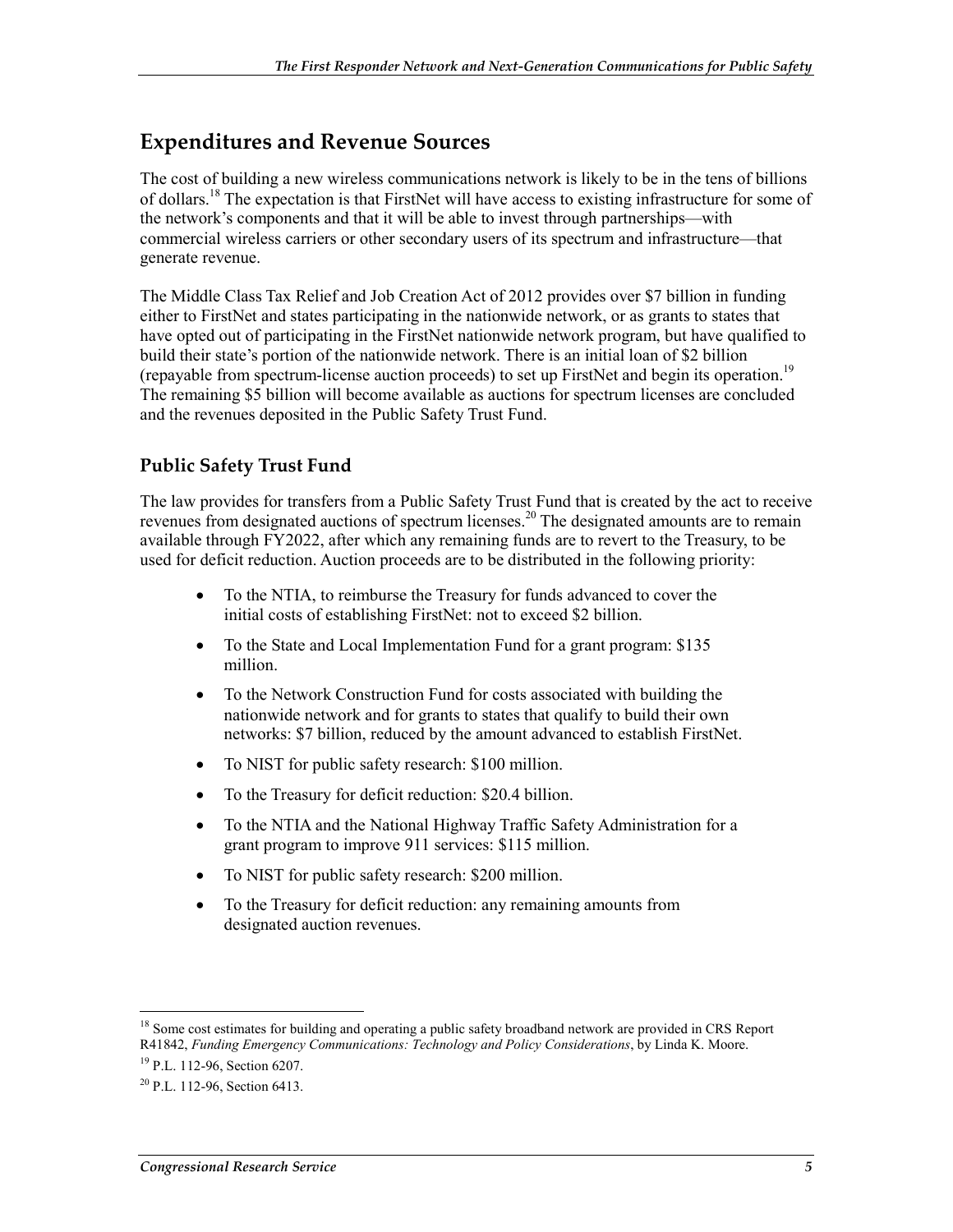#### **Network Construction Fund**

The Network Construction Fund is established in the Treasury to be used by FirstNet for expenditures on construction, maintenance, and related expenses to build the nationwide network required in the act, and by the NTIA for grants to those states that qualify to build their own radio access network links to the FirstNet core infrastructure.<sup>21</sup>

#### **FirstNet: Limit on Expenditures**

The act caps FirstNet's administrative expenses at \$100 million in total over the first ten years of operation. Costs attributed to oversight and audits are not included in the expense cap.<sup>22</sup>

#### **FirstNet: Fee Income and Other Revenue**

FirstNet has the authority to obtain grants and to receive payment for the use of network capacity licensed to FirstNet and of network infrastructure "constructed, owned, or operated" by FirstNet.<sup>23</sup> Specifically, FirstNet is authorized to collect network user fees from public safety and secondary users<sup>24</sup> and to receive payments under leasing agreements in public-private partnerships.<sup>25</sup> These partnerships may be formed between FirstNet and a secondary user for the purpose of constructing, managing, and operating the network. The agreements may allow access to the network on a secondary basis for services other than public safety. FirstNet and its partners may also receive payments for leasing access to infrastructure, such as towers.<sup>26</sup> The act requires that these fees be sufficient each year to cover annual expenses of FirstNet to carry out required activities,  $27$  with any remaining revenue going to network construction, operation, maintenance, and improvement.<sup>28</sup> There is a prohibition on providing service directly to consumers; this does not impact the right to collect fees from a secondary user or enter into leasing agreements.<sup>29</sup>

#### **State and Local Implementation Fund**

The State and Local Implementation Fund is to receive \$135 million from the Public Safety Trust Fund. The NTIA, which administers the grant program for this fund, may borrow up to the full amount.<sup>30</sup> The grants are to go to states to develop a plan on how to use a nationwide public safety broadband network to meet their emergency communications needs. The program is to be established as a matching grant program. Federal grants from the fund are not to exceed 80% of the projected cost to the state, however, the NTIA may make the decision to waive the matching

<sup>1</sup> <sup>21</sup> P.L. 112-96, Section 6206 (e).

 $22$  P.L. 112-96, Section 6207 (b).

<sup>23</sup> P.L. 112-96, Section 6206 (b) (4).

 $^{24}$  P.L. 112-96. Section 6208 (a) (1).

<sup>&</sup>lt;sup>25</sup> P.L. 112-96, Section 6208 (a) (2).

<sup>26</sup> P.L. 112-96, Section 6208 (a) (3).

 $27$  P.L. 112-96, Section 6208 (b).

<sup>28</sup> P.L. 112-96, Section 6208 (d).

<sup>29</sup> P.L. 112-96, Section 6212.

<sup>30</sup> P.L. 112-96, Section 6301.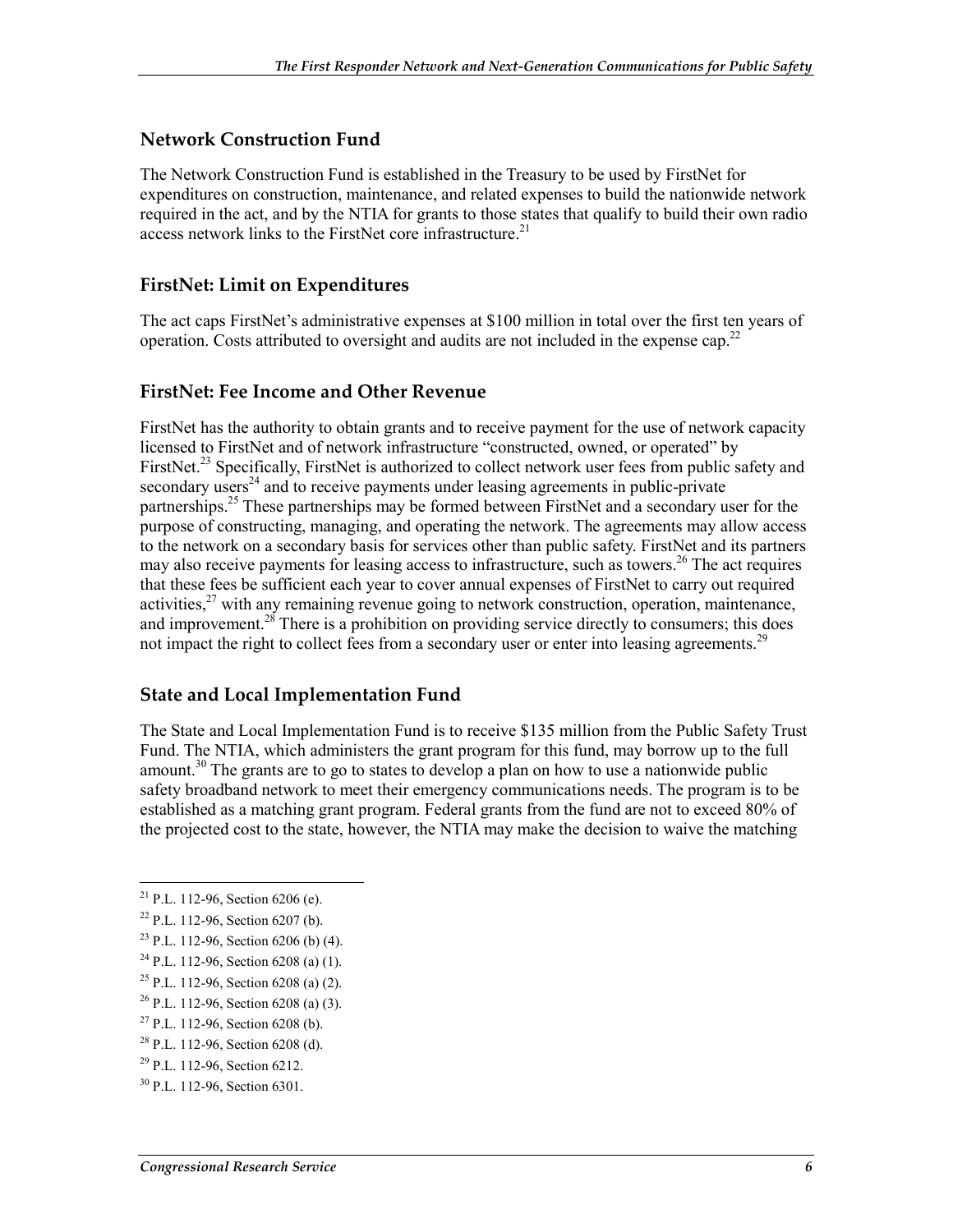funds requirement.<sup>31</sup> The distribution of available funds among the states will be established by the NTI $\vec{A}$  in consultation with FirstNet.<sup>32</sup>

#### **Other Sources of Funds**

The construction of this new network represents a significant investment for all participants. State public safety agencies have multiple obligations to build or upgrade, and equip, other networks and may not be in a position to contribute to building and maintaining the new broadband network. The ability of FirstNet to procure funding from the private sector may be crucial to its success.

### **Planning Authority**

The Middle Class Tax Relief and Job Creation Act of 2012 creates FirstNet as an independent entity within the NTIA and empowers it to oversee the establishment of an interoperable broadband network for public safety. The act requires that state and local agencies have a consulting role in the development, deployment, and operation of the nationwide network. The act further provides an opportunity for states to build their own radio access networks within the framework of the nationwide broadband network.

#### **FirstNet**

FirstNet is to be headed by a board of 15 members of which 12 are to be appointed by the Secretary of Commerce according to criteria established by the law, which are intended to provide both representation from key stakeholders and expertise. The other three members of the board are the Secretary of the Department of Homeland Security, the Attorney General of the United States, and the Director of the Office of Management and Budget. The Secretary of Commerce is required to appoint a chairman of the board for an initial term of two years.<sup>33</sup> FirstNet has the statutory authority to exercise all powers specifically granted by the act and "such incidental powers as shall be necessary."<sup>34</sup>

FirstNet is required to create a public safety advisory committee to assist in carrying out its mandate.<sup>35</sup> The committee is to take "all actions necessary to ensure the building, deployment, and operation" of the network in consultation with federal, state, tribal, and local public safety entities, the Director of NIST, the FCC, and the public safety advisory committee.<sup>36</sup> There are no requirements in the statute as to the composition of the committee.

FirstNet appears to be an autonomous organization, with broad powers to carry out its mandate, within the requirements established by the law. It has for example sole power to select the program's manager and its agents, consultants, and other experts subject to the requirement that

 $31$  P.L. 112-96, Section 6302 (b).

<sup>32</sup> P.L. 112-96, Section 6302 (a).

<sup>33</sup> P.L. 112-96, Section 6204.

<sup>34</sup> P.L. 112-96, Section 6206 (a).

<sup>35</sup> P.L. 112-96, Section 6205 (a).

 $36$  P.L. 112-96, Section 6206 (b) (1).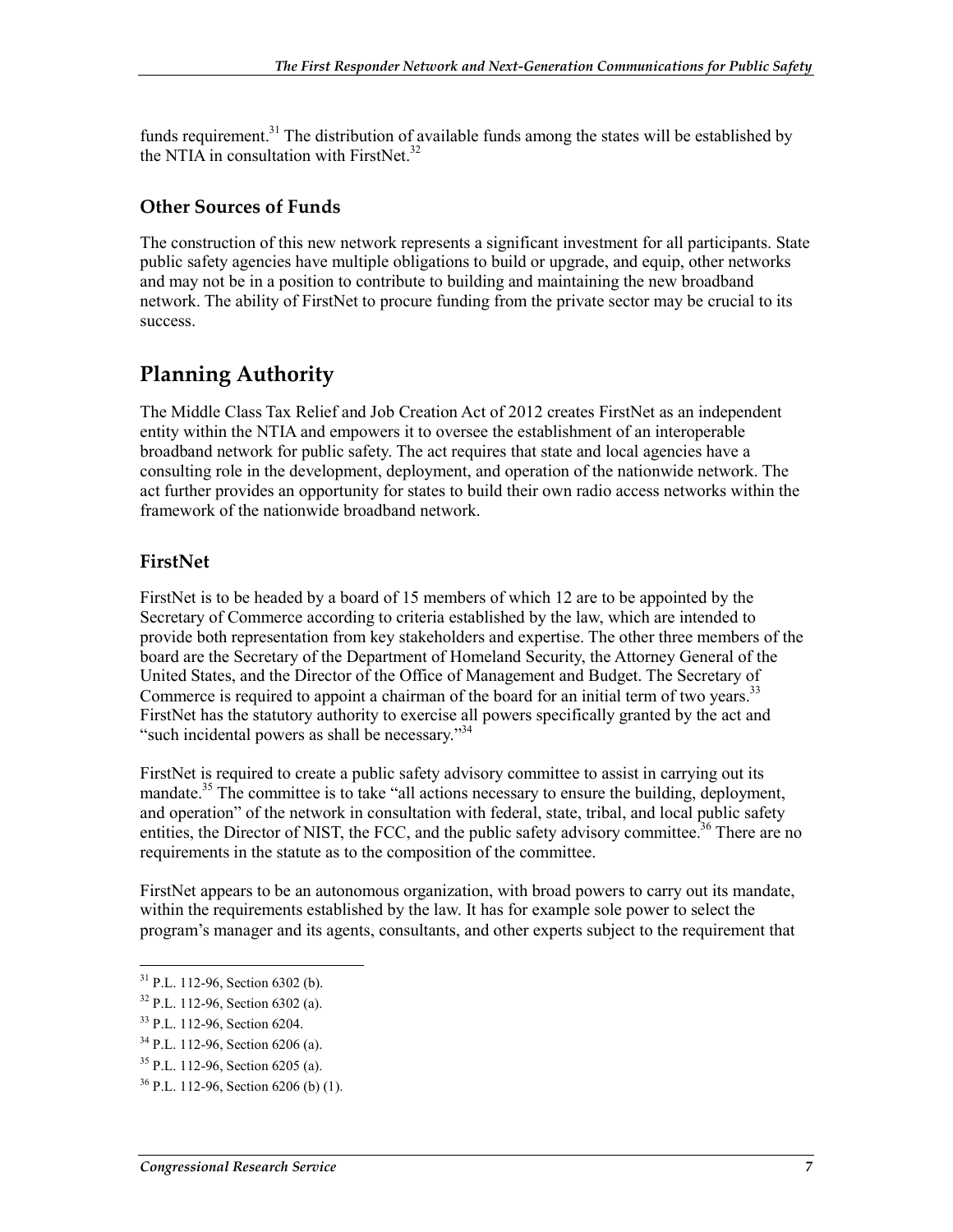they be chosen "in a fair, transparent, and objective manner."<sup>37</sup> In managing proposals and contracts, it is to "take such other actions as may be necessary" to accomplish the network buildout.<sup>38</sup>

As part of its management of the network, FirstNet is required at a minimum:

- To establish network policies, including development of detailed requests for proposals to build the network, and operational matters such as terms of service and billing practices.<sup>39</sup>
- To consult with states on expenditures, as part of the preparation of policies and requests for proposals.<sup>40</sup>
- To enter into agreements to use existing communications infrastructure, including commercial and federal infrastructure, "to the maximum extent economically desirable."<sup>41</sup>
- To ensure the construction, maintenance, operation, and improvement of the broadband network, taking into account new and evolving technologies.<sup>42</sup>
- To enter into agreements with commercial networks to allow public safety roaming on their networks.<sup>43</sup>
- To represent the interests of the network's users before standards-setting boards, in consultation with NIST, the FCC, and its own Public Safety Advisory Committee.<sup>44</sup>

#### **State and Local Participation**

Every state has one or more agencies that plan for public safety, homeland security, and emergency communications. Most states have a Statewide Interoperability Coordinator (SWIC) to administer its Statewide Communication Interoperability Plan (SCIP).<sup>45</sup> SCIPs are written to conform with federal guidelines and requirements, such as the National Emergency Communications Plan. FirstNet is required to consult with regional, state, tribal, and local authorities regarding decisions such as those concerning the costs of the policies it formulates, as required in the law, including expenditures for the core network, placement of towers, coverage areas, security, and priority access for local users. Consultation will be through a state-selected coordinator as specified in the act.<sup>46</sup> Appointment of an individual or governmental body as the point-of-contact is also required as a condition of state participation and eligibility to receive

1

- $42$  P.L. 112-96, Section 6206 (c) (4).
- $43$  P.L. 112-96, Section 6206 (c) (5).
- 44 P.L. 112-96, Section 6206 (c) (7).

45 See "Statewide Interoperability Coordinators" at http://www.dhs.gov/files/programs/gc\_1286986920144.shtm.

 $37$  P.L. 112-96, Section 6205 (b) (1).

<sup>38</sup> P.L. 112-96, Section 6206 (b) (4) (D).

 $39$  P.L. 112-96, Section 6206 (c) (1).

 $40$  P.L. 112-96, Section 6206 (c) (2).

<sup>&</sup>lt;sup>41</sup> P.L. 112-96, Section 6206 (c)  $(3)$ .

 $^{46}$ P.L. 112-96. Section 6206 (c) (2) (B).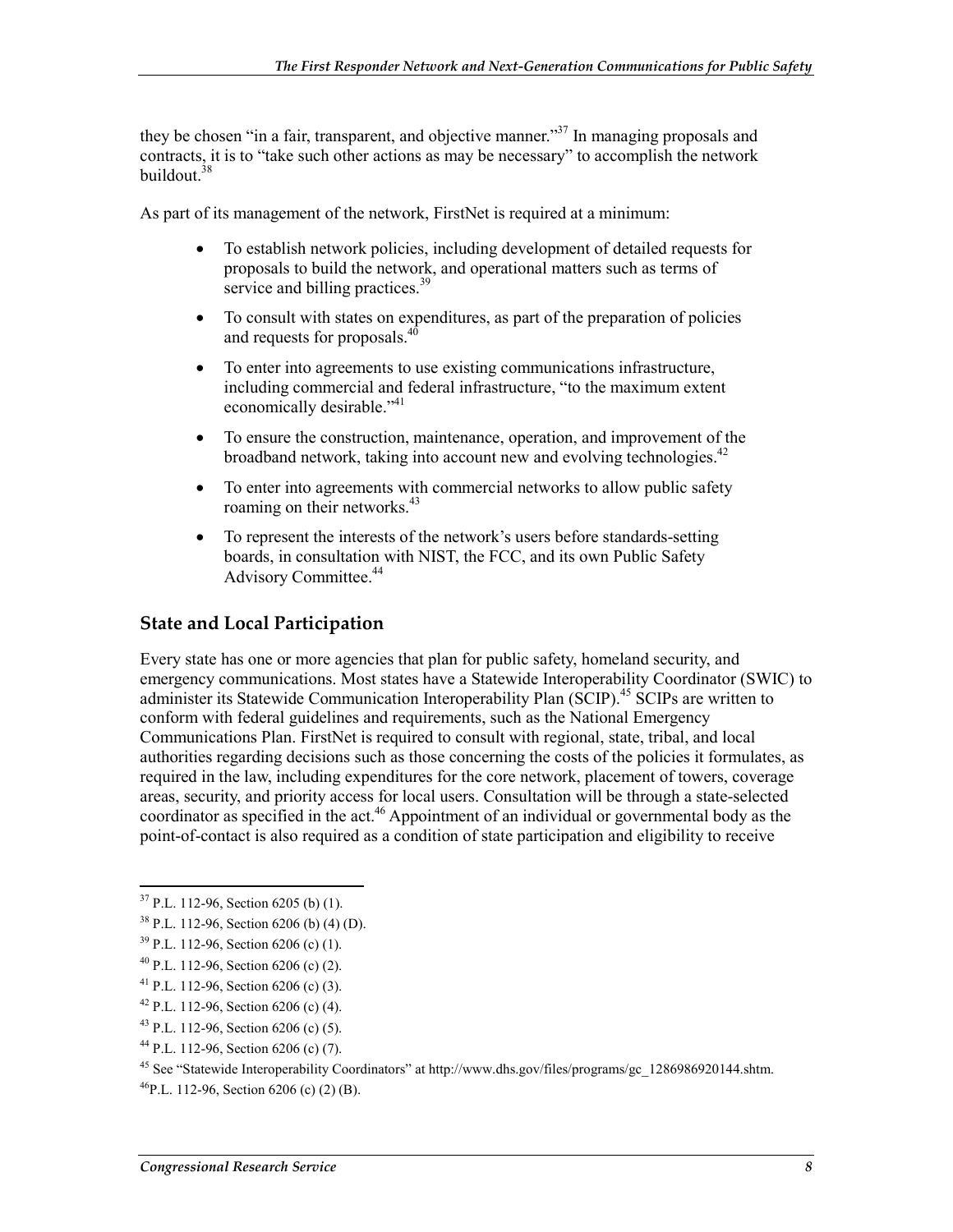grants established by the act.<sup>47</sup> States may decide to use the existing SWIC as the required single point-of-contact or may choose to appoint a separate coordinator.

The governor of each state is to be notified by FirstNet when it has completed its requests for proposals regarding construction, operation, maintenance, and improvement of a nationwide network. The governor or his designee will receive the details of the proposed plans and notification of the amount of funding available to the state if it participates in the FirstNet program.48

A state that does not want to participate in FirstNet must submit an alternative plan for construction, operation, maintenance, and improvement of the radio access network within the state. The state must demonstrate to the FCC, which the law requires to review the plan, that its planned network would comply with minimum technical requirements and be interoperable with FirstNet. The state has 90 days to agree to participate or to notify FirstNet, the NTIA, and the FCC of its intent to deploy its own part of the radio access network, and an additional 180 days to provide its plan to the FCC.<sup>49</sup>

If the FCC does not approve the plan, the state might be obliged to participate in FirstNet.<sup>50</sup> If a state's plan is approved it will be eligible to apply for a grant, administered by the NTIA, that will be funded from the Network Construction Fund created by the act. The amount available will be less than what would have been provided if the state had opted in to the FirstNet program, because the grant will be applied only toward building the radio access network and may be subject to matching grant requirements. Approval of the grant is contingent on meeting additional requirements established by the NTIA, including sustainability, timeliness, cost-effectiveness, security, coverage, and services that are comparable to FirstNet.<sup>51</sup> The state would be required to pay a user fee for access to FirstNet.<sup>52</sup> It would not be permitted to enter commercial markets or lease access to its network except through a public-private partnership. Any revenue to the state from a partnership must be used only for costs associated with its broadband network.<sup>53</sup>

Some industry observers have expressed concern about the impact on the success of the nationwide broadband network if many states choose to build their own radio access networks. The cost to FirstNet of building the nationwide network may go up, for example, if anticipated economies of scale are diminished. It may be more difficult for FirstNet to negotiate the partnerships that are expected to provide much of the needed funding for the network. A state that has its plans approved by the FCC may not be able to meet stipulated requirements when its network is built; absent any action by the FCC to enforce technical requirements, the goal of seamless interoperability across all broadband systems may be jeopardized. States may also have difficulty in finding the funds to complete radio access network build-outs, leaving significant gaps in what is intended to be nationwide coverage. The law only identifies two options for a state: join FirstNet or build a statewide radio access network subject to the provisions of the act. It does not say whether states may choose to opt-out of the broadband network entirely, choosing

 $47$  P.L. 112-96, Section 6302 (d).

<sup>48</sup> P.L. 112-96, Section 6302 (e) (1).

 $49$  P.L. 112-96, Section 6302 (e) (2) and (3).

 $50$  P.L. 112-96, Section 6302 (e) (3) (C) (iv).

<sup>51</sup> P.L. 112-96, Section 6302 (e) (3) (D).

<sup>52</sup> P.L. 112-96, Section 6302 (f).

<sup>53</sup> P.L. 112-96, Section 6302 (g).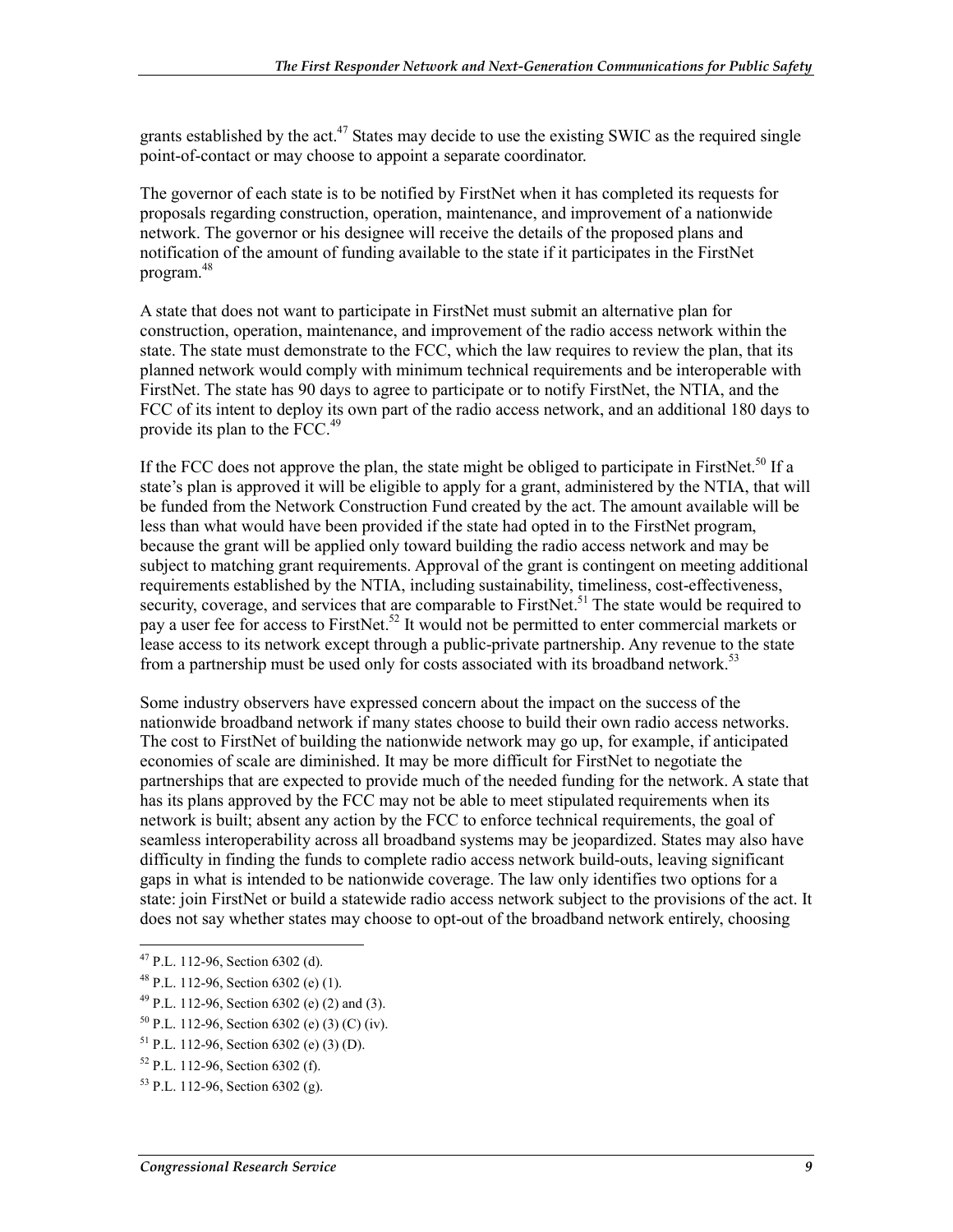neither to join FirstNet nor to build a broadband network on the frequencies assigned to FirstNet. Some states may prefer to concentrate their resources on improving mission-critical voice networks and acquire broadband access from a commercial provider or through other means.

One advantage for states building their own radio access networks on FirstNet spectrum is that they will have greater control over any partnerships formed and on expenditures within their states. Although the act requires states to use any revenue from partnerships only to cover costs associated with the state's network, the states will be able to make their own decisions about priorities, with more confidence that revenues will be available when needed. Although there are many potential benefits for states to participate in a nationwide network, such as economies of scale, more secure and robust communications, and a unified base for collaborative efforts, there are also a number of risks, especially if FirstNet fails to deliver the benefits. The success of FirstNet as an accepted planning authority and leader may depend on whether it makes a compelling business case in the requests for proposals required by the act.

FirstNet's plans for partnerships with the private sector and the nature of the network development plans proposed to each state may be of particular interest to Congress as an early indicator of the viability of FirstNet in meeting the goals required by the act.

### **Federal Governance**

Federal governance of the nationwide public safety broadband network, as required by the Middle Class Tax Relief and Job Creation Act of 2012, is primarily through consultation and oversight. Planning, investment, operating, and other related decisions are to be made by the FirstNet board and the experts it is to hire on a permanent or consultative basis. The designated appropriate congressional committees are, in the Senate, the Committee on Commerce, Science, and Transportation; in the House, the Committee on Energy and Commerce.<sup>54</sup> These committees and other committees with jurisdiction are likely to take an active role in oversight, many believe.

Examples of statutory obligations for Congress and the Administration in the direction of FirstNet include:

*Membership on FirstNet board*. The members of the FirstNet board are to be chosen by the Secretary of Commerce, within the parameters established in the act. The Department of Homeland Security, the Attorney General, and the Office of Management and Budget each have one member on the board in permanence. The Secretary of Commerce is required to appoint a chairman of the board for an initial term of two years.<sup>55</sup>

*Grant programs for planning*. The NTIA is to establish and administer the State and Local Implementation Fund. Grant provisions are to be in accordance with decisions made by FirstNet.<sup>56</sup>

<sup>54</sup> P.L. 112-96, Section 6001 (3).

<sup>55</sup> P.L. 112-96, Section 6204.

<sup>56</sup> P.L. 112-96, Section 6302 (a).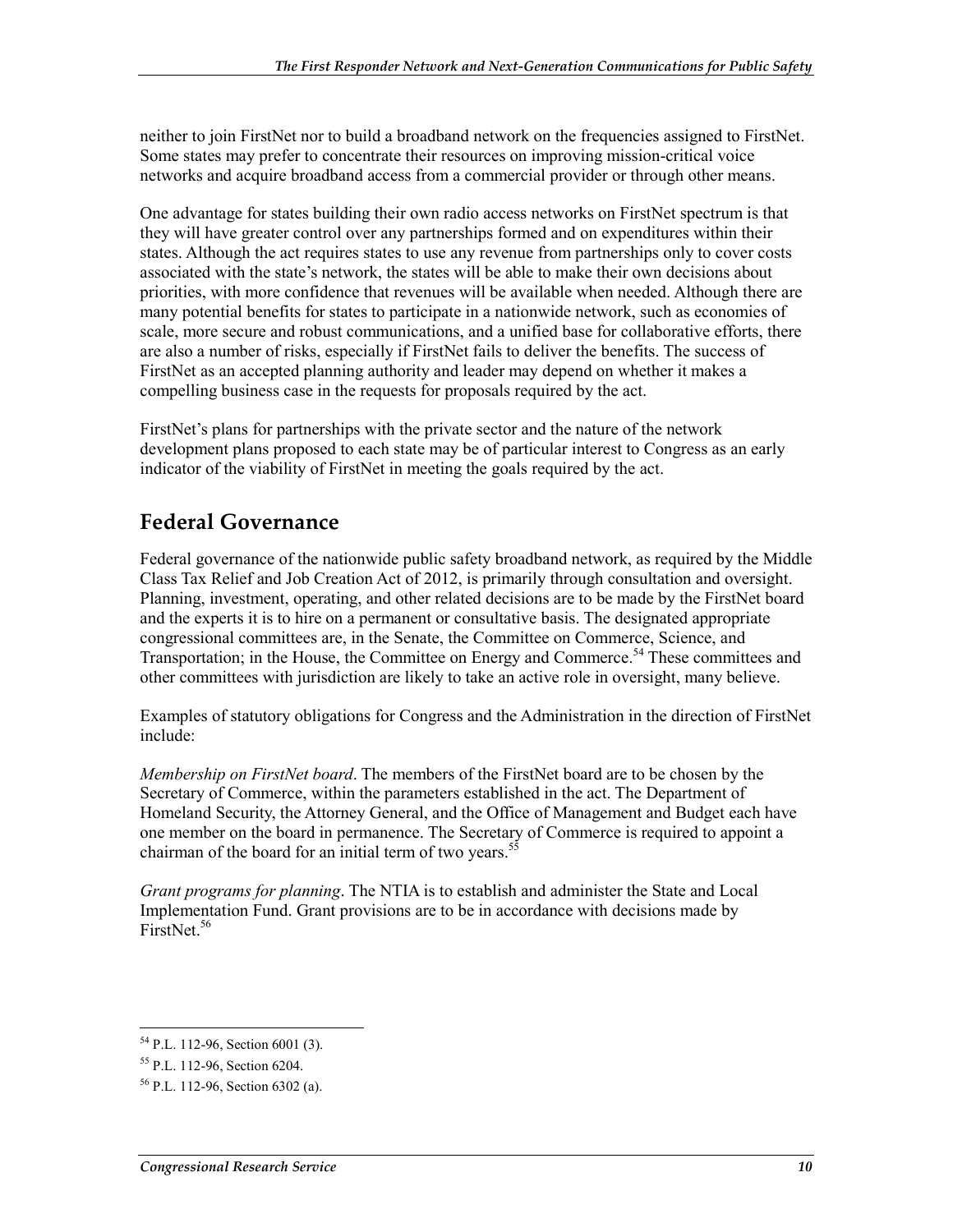*Grant programs for state networks*. The NTIA is to administer grants from the Network Construction Fund to states that qualify to build their own radio access networks and choose to apply for a grant.<sup>57</sup>

*Spectrum leases for state networks.* The NTIA sets the terms and is responsible for enforcing the requirement that states qualifying to build their radio access networks must sublease spectrum through FirstNet, the assigned license-holder.<sup>58</sup>

*License review.* The FCC is required to review the initial 10-year license assigned to FirstNet and consider its renewal based on performance criteria.59

*Performance review*. The Government Accountability Office (GAO), within 10 years, is to prepare a report assessing the effectiveness of FirstNet with recommendations on "what action Congress should take" regarding the mandated termination of authority. $60$ 

*Fee schedule*. The NTIA is to review and approve the annual schedule of fees charged to public safety agencies and other users for access to FirstNet's resources.<sup>61</sup>

*Annual audit*. The Secretary of Commerce is to contract for an annual audit of FirstNet's finances and activities. The reports are to be submitted to Congress, the President, and FirstNet.<sup>62</sup>

*Report to Congress*. FirstNet is required to submit annual reports to Congress on its "operations, activities, financial conditions, and accomplishments."63

Although there are several platforms for oversight and guidance provided in the act, it seems likely that the primary responsibility for monitoring progress will fall to the NTIA. The agency may choose to seek assistance from other agencies beyond what is specified in the act, possibly through memoranda of understanding.

### **Public-Private Partnerships**

Partnerships are expected to play a critical role in building and operating the network. Electric utility companies, for example, are upgrading their networks to meet Smart Grid requirements.<sup>64</sup> and some companies have expressed an interest in partnering with FirstNet or state authorities. Some commercial wireless service providers have also expressed an interest in working in partnership with public safety entities to develop and operate new broadband networks.

61 P.L. 112-96, Section 6208 (c).

63 P.L. 112-96, Section 6210.

<sup>1</sup>  $57$  P.L. 112-96, Section 6302 (e) (3) (C) (iii) (I).

<sup>58</sup> P.L. 112-96, Section 6302 (e) (3) (C) (iii) (II).

<sup>59</sup> P.L. 112-96, Section 6201 (b).

 $^{60}$  P.L. 112-96, Section 6206 (g).

<sup>62</sup> P.L. 112-96, Section 6209.

<sup>&</sup>lt;sup>64</sup> "Smart Grid" is the name given to the evolving electric power network as new information technology systems and capabilities are incorporated. See also CRS Report R41886, *The Smart Grid and Cybersecurity—Regulatory Policy and Issues*, by Richard J. Campbell.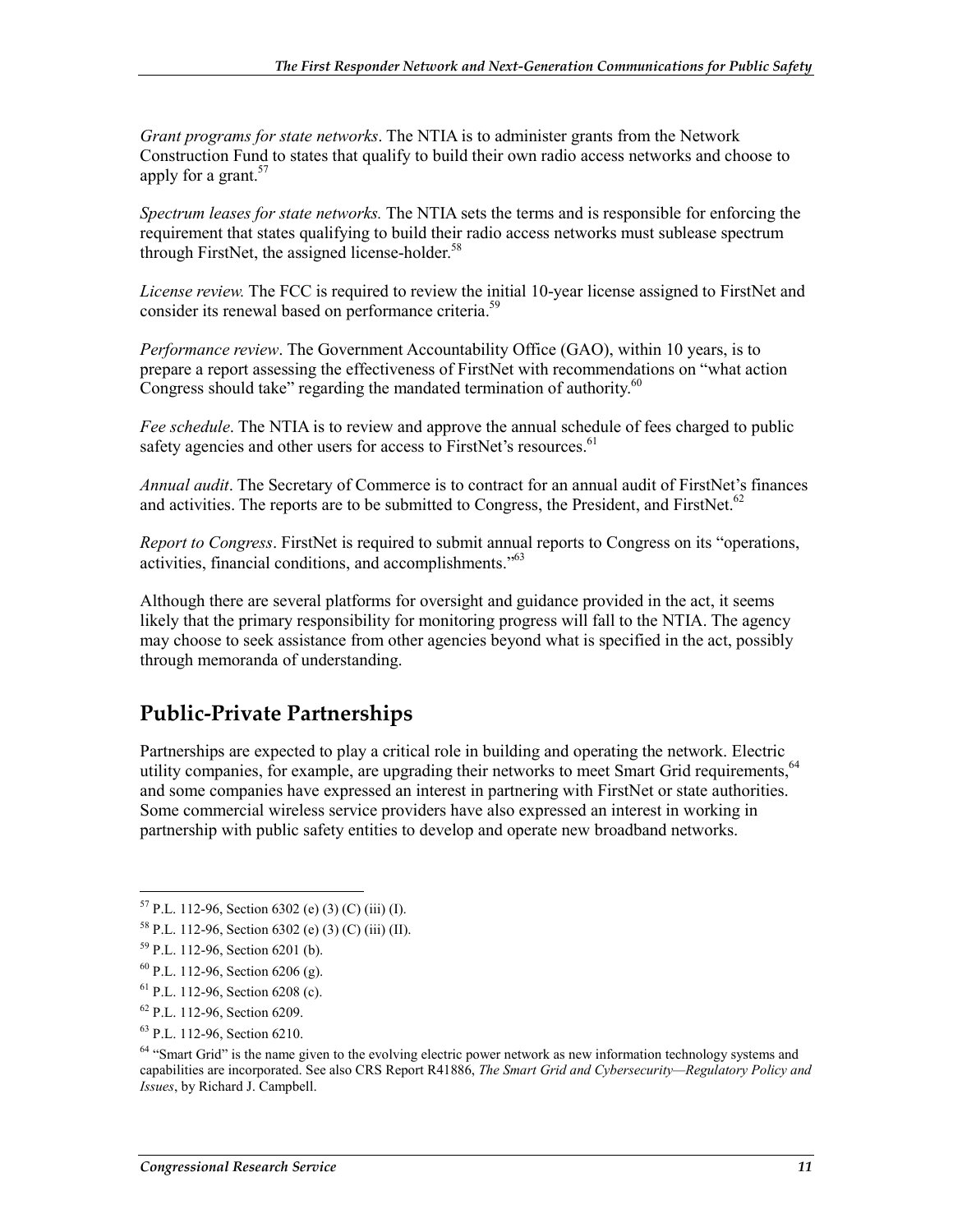The Middle Class Tax Relief and Job Creation Act of 2012 requires FirstNet to issue "open, transparent, and competitive" requests for proposals to private sector entities for building, operating, and maintaining the network $^{65}$  that leverage to the extent "economically desirable" existing commercial wireless infrastructure, in order to expedite network deployment.<sup>66</sup> It is charged with managing and overseeing the resulting contracts or agreements. As part of a separate requirement to assure substantial rural coverage during all phases of deployment, the act requires that industry proposals and contracts include, if possible, partnerships with existing commercial mobile providers.<sup>67</sup>

Decisions by FirstNet about the network's design, construction, and operation are likely to have a significant impact on commercial participation in a public safety broadband network or networks. These decisions may also influence decision-making by states as to whether or not to pursue radio area network construction independently or through their own partnerships.

Congress may be interested in the composition of private sector partnerships formed by FirstNet and individual states, not only for their business plans but also for the inclusion of a wide variety of stakeholders. For example, are rural and tribal wireless carriers included as business partners? Do secondary access agreements support services that meet social goals, such as for telemedicine, or are they exclusively for commercial purposes? Is competition in providing wireless services being enhanced or hindered?

### **Infrastructure**

Infrastructure for the new network includes operations centers, towers, antennae, and other communications equipment, as well as radios and the software that links them to the network. For wireless communications, an important infrastructure component is the network that links radio towers to communications backbones. These networks, which usually operate over fiber-optic cable or microwave connection, are typically referred to as backhaul.

The Middle Class Tax Relief and Job Creation Act of 2012 requires FirstNet to establish a nationwide, interoperable public safety network,<sup>68</sup> with a "single, national network architecture that evolves with technological advancement.... "<sup>69</sup> Network infrastructure components that are specifically required include:

- Core network of national and regional data centers and other elements, all based on commercial standards.
- Connectivity between the radio access network and the public Internet or the Public Switched Telephone Network, or both.
- Network cell site equipment, antennas, and backhaul equipment, based on commercial standards, to support wireless devices operating on frequencies designated for public safety broadband.

<sup>1</sup>  $65$  P.L. 112-96, Section 6206 (b) (1) (B).

 $66$  P.L. 112-96, Section 6206 (b) (1) (C).

 $67$  P.L. 112-96, Section 6206 (b) (3).

<sup>68</sup> P.L. 112-96, Section 6202 (a).

<sup>69</sup> P.L. 112-96, Section 6202 (b).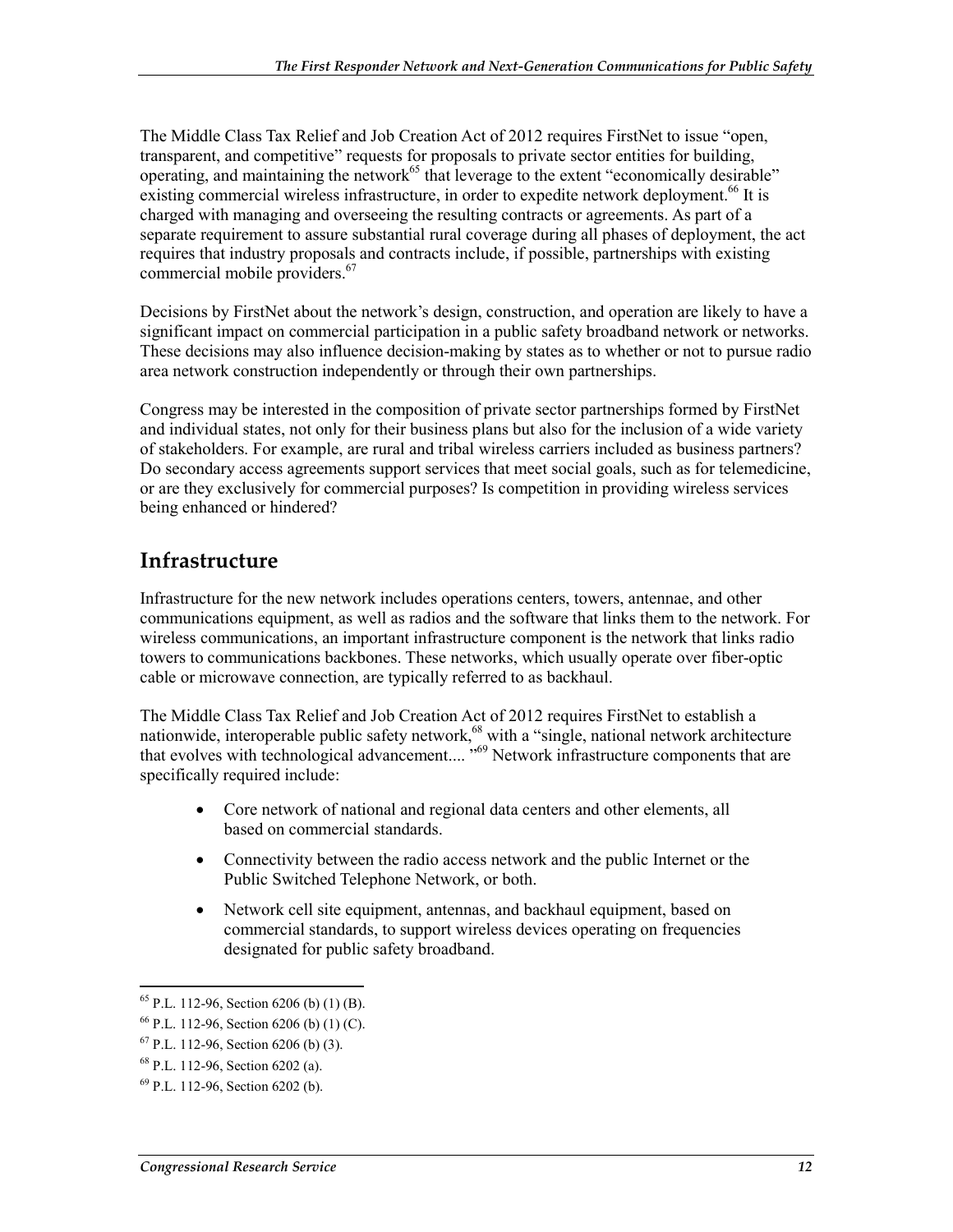FirstNet is required to leverage existing infrastructure by entering into agreements to use commercial or other communications infrastructure including federal, state, tribal, or local infrastructure.<sup>70</sup> Planned phases for infrastructure deployment are to include "substantial rural" coverage."<sup>71</sup>

FirstNet's ability to build the required network may depend on the timeliness, scope, and outcome of its negotiations to share infrastructure with other parties in order to focus resources on providing elements deemed essential for public safety use of broadband communications.

#### **Timeframe**

The requirements of the Middle Class Tax Relief and Job Creation Act of 2012 must be substantially met and the viability of the project demonstrated no later than the end of FY2022, if not sooner. The State and Local Implementation Fund and the Network Construction Fund expire in 2022, with any balances reverting to the Treasury. By 2022, the GAO must have begun an assessment of the performance of FirstNet and the FCC must decide whether or not to renew the licenses for the public safety broadband network. Within this 10-year timeframe, there are few deadlines beyond requirements for the initial establishment of the planning and implementation framework.

Deadlines for the FCC required the prompt preparation of recommendations for minimum technical requirements for interoperability to be presented to FirstNet.<sup>72</sup> The Secretary of Commerce was given a somewhat longer deadline to appoint the board members of FirstNet (180 days from enactment).<sup>73</sup> Within the same timeframe, the NTIA is to establish grant program requirements for the State and Local Implementation Fund, in consultation with the FirstNet board.<sup>74</sup> By the end of August 2012, therefore, key components of the program for a new communications network should be in place.

Many of the next important steps for building the network have no required deadline. Some milestones, such as rural coverage, are mandated in the act, but the deadlines are not specified. There are, for example, no deadlines in provisions that require FirstNet to:

- Establish a standing committee on public safety.<sup>75</sup>
- Develop requests for proposals that include a requirement for timetables; and to consult with states on establishing state and local planning processes.<sup>76</sup>
- Complete the request for proposal process that is to be given to each state governor regarding the request for proposal and its details, and the funding level for each state as determined by the NTIA.<sup>77</sup>

 $70$  P.L. 112-96, Sec 6206 (c) (3).

 $71$  P.L. 112-96, Sec 6206 (b) (3).

<sup>72</sup> P.L. 112-96, Section 6203.

<sup>73</sup> P.L. 112-96, Section 6204.

 $74$  P.L. 112-96, Section 6302 (c).

<sup>75</sup> P.L. 112-96, Section 6205.

<sup>&</sup>lt;sup>76</sup> P.L. 112-96, Sec 6206, (c) (1) and (2).

<sup>77</sup> P.L. 112-96, Section 6206 (c).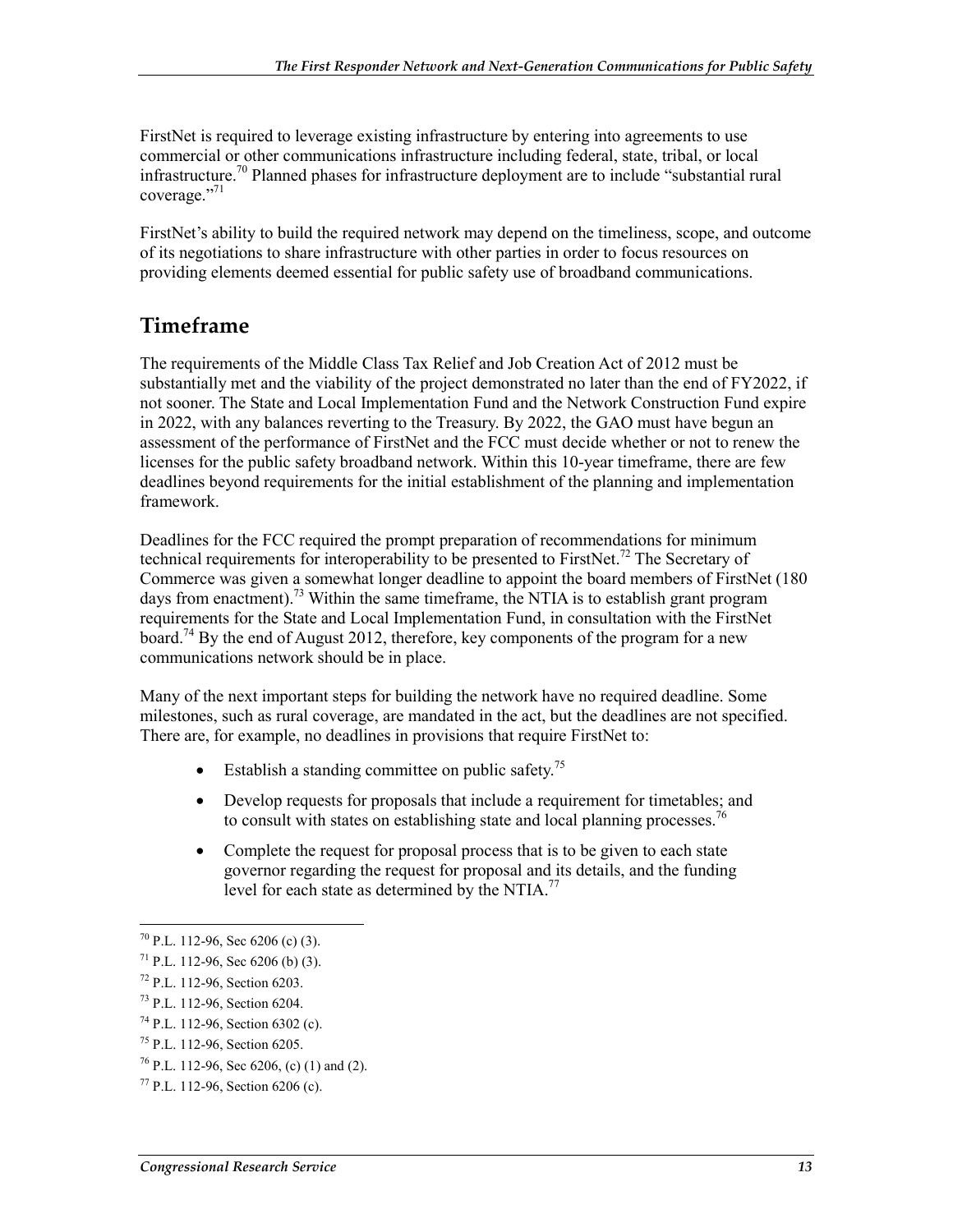Mandated deadlines for states include

- Within 90 days of receipt of notice from FirstNet, the governor shall choose either to participate in deployment of FirstNet or to conduct its own deployment within the state.78
- Within 180 days of giving notice to opt out of FirstNet, the governor shall complete requests for proposals for a state network.<sup>79</sup>

No deadline is established in the statute for the FCC to approve or disapprove state proposals for their own portion of the nationwide broadband network. $80^{\circ}$ There are also no specified deadlines for a state to apply to the NTIA for a grant to construct the radio access network and to lease spectrum capacity from First Net, if FCC approval is received for a state network.<sup>81</sup> However, one condition of eligibility for a grant to a state to build its own radio access network is that the state's plan must demonstrate "the ability to complete the project within specified comparable  $\hat{d}$ eadlines.<sup>382</sup>

FirstNet and the FCC may need to be expeditious in completing all steps for the preparation, review, and acceptance of requests for proposals so that construction of the required core network begins in a timely manner. Too many delays in administrative processes may erode the feasibility of the project. An official of the NTIA has reportedly predicted that it will take at least a year for the initial planning and preparatory work to be completed before network construction might begin. $83$ 

### **Next Generation 9-1-1**

Today's 911 system is built on an infrastructure of analog technology that does not support many of the features that most Americans expect to be part of an emergency response. Efforts to splice newer, digital technologies onto this aging infrastructure have created points of failure where a call can be dropped or misdirected, sometimes with tragic consequences. Callers to 911, however, generally assume that the newer technologies they are using to place a call are matched by the same level of technology at the 911 call centers, known as Public Safety Answering Points (PSAPs). However, this is not always the case. To modernize the system to provide the quality of service that approaches the expectations of its users will require that the PSAPs and state, local, and possibly federal emergency communications authorities invest in new technologies. As envisioned by most stakeholders, these new technologies—collectively referred to as Next Generation 911 or NG9-1-1—should incorporate Internet Protocol standards. An IP-enabled emergency communications network that supports 911 will facilitate interoperability and system resilience; improve connections between 911 call centers; provide more robust capacity; and offer flexibility in receiving and managing calls. The same network can also serve wireless broadband communications for public safety and other emergency personnel, as well as other purposes.

<sup>1</sup>  $78$  P.L. 112-96, Section 6302, (e) (2).

<sup>79</sup> P.L. 112-96, Section 6302, (e) (3) (B).

 $80$  P.L. 112-96, Section 6302 (e) (3) (C) (i).

 ${}^{81}$  P.L. 112-96, Section 6302, (e) (3) (C) (iii).

 $82$  P.L. 112-96, Section 6302, (e) (3) (D) (i) (III).

<sup>83 &</sup>quot;NTIA Official Provides Timelines for Nationwide Broadband Network," by Donny Jackson, urgentcomm.com, March 20, 2012.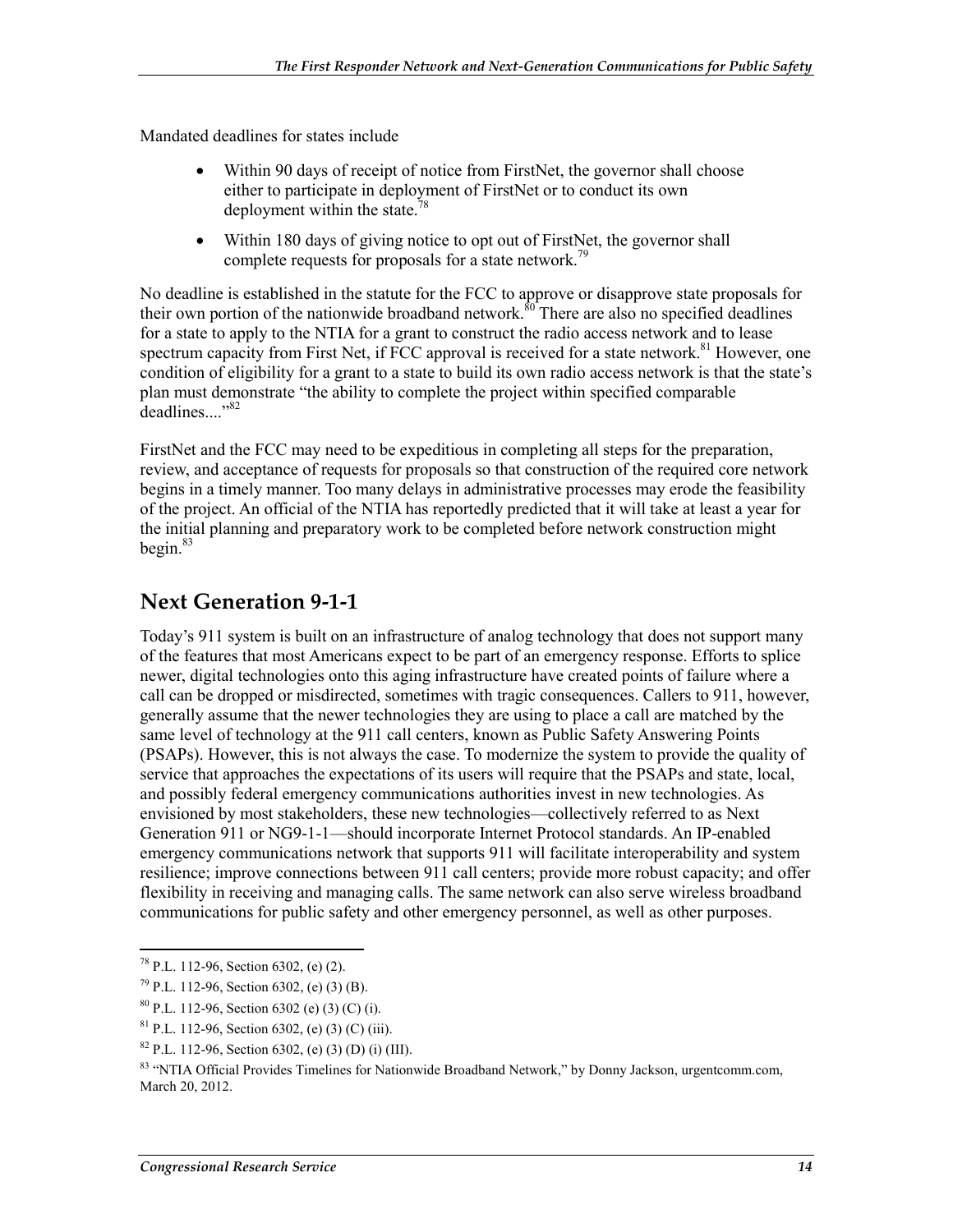Recognizing the importance of providing effective 911 service, Congress has passed three major bills supporting improvements in the handling of 911 emergency calls. The Wireless Communications and Public Safety Act of 1999 (P.L. 106-81) established 911 as the number to call for emergencies and gave the Federal Communications Commission (FCC) authority to regulate many aspects of the service. The most recent of these laws, the NET 911 Improvement Act of 2008 (P.L. 110-283), required the preparation of a National Plan for migrating to an IPenabled emergency network. Responsibility for the plan was assigned to the E-911 Implementation Coordination Office (ICO), created to meet requirements of an earlier law, the ENHANCE 911 Act of 2004 (P.L. 108-494). Authorization for the ICO terminated on September 30, 2009. ICO was jointly administered by the National Telecommunications and Information Administration and the National Highway Traffic Safety Administration.

The Middle Class Tax Relief and Job Creation Act of 2012 re-establishes the federal 9-1-1 Implementation Coordination Office (ICO) to advance planning for next-generation systems and to administer a grant program.<sup>84</sup> ICO is to provide matching grants to eligible state or local governments or tribal organizations for the implementation, operation, and migration of various types of 911 and IP-enabled emergency services, and for public safety personnel training.<sup>85</sup> States that have diverted fees collected for 911 services are not eligible for grants under the program.  $86$ Based on the act's prioritized plan for funding programs with spectrum license auction revenue, the funds for the grant program will be made available only after \$27.635 billion of available auction revenue has been applied to other purposes.

Provisions in the act regarding 911 programs include:

- The GAO is required to study how states assess fees on 911 services and how those fees are used.<sup>87</sup>
- The General Services Administration is required to prepare a report on 911 capabilities of multi-line telephone systems in federal facilities and the FCC is to seek comment on the feasibility of improving 911 identification for calls placed through multi-line telephone systems.<sup>88</sup>
- The FCC is to assess the legal and regulatory environment for development of NG9-1-1 and barriers to that development, including state regulatory roadblocks.<sup>89</sup> The FCC is also to  $(1)$  initiate a proceeding to create a specialized Do-Not-Call registry for public safety answering points, and (2) to establish penalties and fines for autodialing (robocalls) and related violations.<sup>90</sup>

<sup>1</sup> 84 P.L. 112-96, Section 6503, "Section 158 "(a).

<sup>85</sup> P.L. 112-96, Section 6503, "Section 158 "(b).

<sup>86</sup> P.L. 112-96, Section 6503, "Section 158 "(c).

<sup>87</sup> P.L. 112-96, Section 6505.

<sup>88</sup> P.L. 112-96, Section 6504.

<sup>89</sup> P.L. 112-96, Section 6509.

 $90$  P.L. 112-96. Section 6507.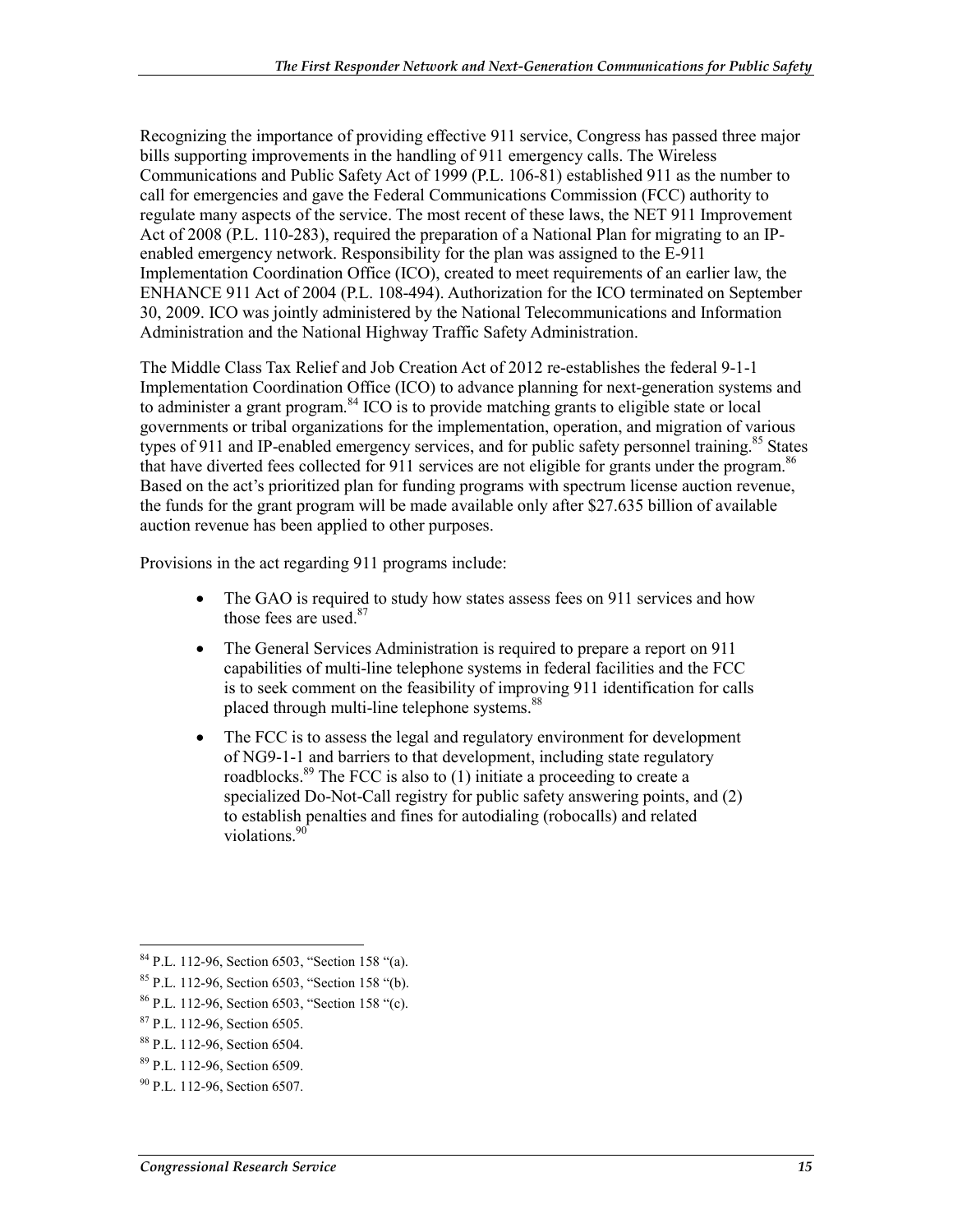- ICO, in consultation with NHTSA and DHS is to report on costs for requirements and specifications of NG9-1-1 services, including an analysis of costs, and assessments and analyses of technical uses.<sup>91</sup>
- Immunity and liability protections are provided—to the extent consistent with specified provisions of the Wireless Communications and Public Safety Act of 1999—for various users and providers of Next Generation 911 and related services, including for the release of subscriber information.<sup>92</sup>

The act also requires FirstNet to promote integration of the nationwide public safety broadband network with  $\overline{PSAPs}^{93}$  Since the NTIA has responsibilities for both ICO and FirstNet, the agency is in a position to improve interoperability between PSAPs and First Responders as they move to common IP-based platforms.

### **Technology and Standards**

Standardization of network components, including radios, is generally considered essential to achieving interoperability, improving service, and reducing operating costs. The mandated standard for the new public safety network is Long Term Evolution (LTE), with technical requirements based on commercial standards for  $\overline{LTE}^{94}$  LTE is a fourth-generation (4G) technology based on the Internet Protocol. The commercial sector has begun the transition to operating on IP-enabled networks such as LTE. Wireless carriers around the world are installing LTE networks for consumers and planning for the next generation of LTE: LTE Advanced.<sup>95</sup> LTE Advanced technologies will be able to operate across noncontiguous spectrum bands, thereby increasing channel widths for greater capacity and performance. Most experts agree that LTE Advanced will facilitate the transition to new technologies by making it easier and less expensive to phase out older infrastructure.

#### **FirstNet**

The Middle Class Tax Relief and Job Creation Act of 2012 requires FirstNet to assure nationwide standards for use of and access to the network it is tasked with developing. The act specifies the use of commercial standards for some of the network components.<sup>96</sup> In consultation with NIST, the FCC and the Public Safety Advisory Committee, FirstNet is to represent the networks and its users before standards-setting organizations regarding standards related to interoperability.<sup>97</sup>

To promote competition, devices for public safety network radios and other wireless devices are required to be built to open, non-proprietary, commercially available standards, "capable of being used by any public safety entity and by multiple vendors across all broadband networks operating

<sup>1</sup>  $91$  P.L. 112-96, Section 6508.

<sup>92</sup> P.L. 112-96, Section 6506.

 $93$  P.L. 112-96, Sec 6206 (b) (2) (C).

<sup>94</sup> P.L. 112-96, Section 6203 (c) (2).

<sup>95</sup> Also known as 3GPP Release 10, see http://www.3gpp.org/LTE-Advanced.

 $96$  P.L. 112-96, Sec 6206 (b) (1) (A).

 $97$  P.L. 112-96, Sec 6206 (c) (7).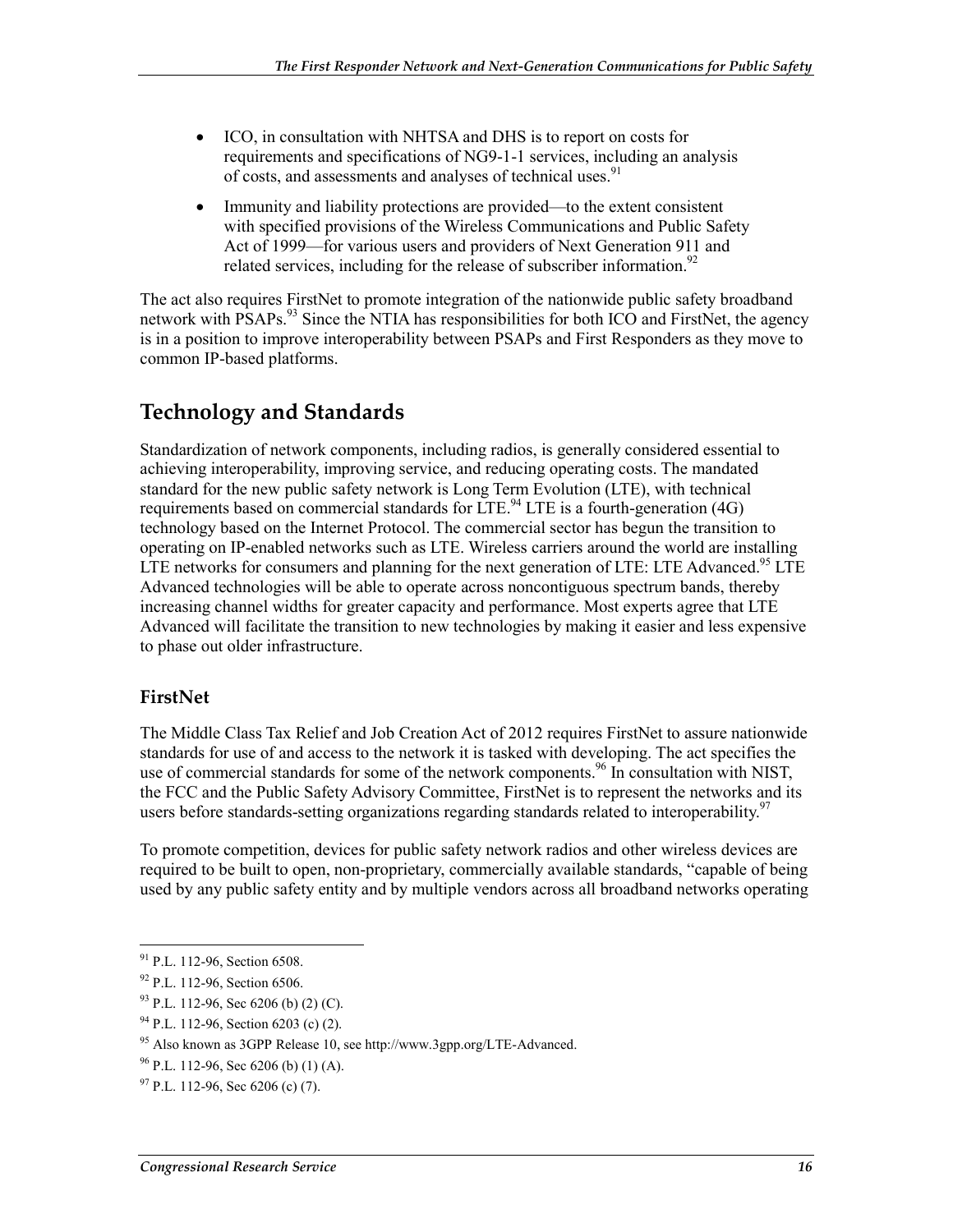in the 700 MHz band" and backward compatible with existing commercial networks where necessary and feasible.<sup>98</sup>

#### **FCC**

The act requires the FCC to establish a Technical Advisory Board for First Responder Interoperability, and sets out criteria for the selection and participation of board members.<sup>99</sup> The primary purpose of the Interoperability Board, as it is called, is to agree on minimum technical requirements for nationwide interoperability on the public safety broadband network. The Interoperability Board is required to develop these technical recommendations in consultation with the NTIA, NIST, and the OEC.<sup>100</sup> The board's technical recommendations are to be based on commercial standards for LTE.<sup>101</sup> The recommendations are to be delivered to the FCC by the end of May 2012.<sup>102</sup> The FCC then has 30 days to approve, modify if necessary, and deliver the recommendations to FirstNet.<sup>103</sup> The Interoperability Board is to be disbanded after the recommendations have been transmitted.<sup>104</sup>

The establishment of minimum technical requirements has a two-fold purpose. One, the requirements are to be presented to the Board of Directors of FirstNet as recommended requirements for interoperability. Second, the minimum technical requirements are to be used by the FCC as a standard of interoperability for evaluating state plans in cases where states have asked to build their own radio access networks.

In the report it submitted,<sup>105</sup> the Interoperability Board, in addition to minimum technical standards, also provided additional considerations that it judged to be important for achieving interoperability.

#### **NIST**

<u>.</u>

The Director of NIST, in consultation with the FCC, DHS, and the National Institute of Justice, Department of Justice, is to "conduct research and assist with the development of standards, technologies and applications to advance wireless public safety communications."<sup>106</sup> More specifically, in consultation with FirstNet and the Public Safety Advisory Committee, NIST is to

- Document technical requirements for public safety wireless communications.
- Accelerate the development of interoperability between currently deployed systems and the public safety broadband network.

<sup>101</sup> P.L. 112-96, Section 6203 (c) (2).

103 P.L. 112-96, Section 6203 (c) (3).

 $106$  P.L. 112-96, Section 6303 (a).

 $98$  P.L. 112-96, Sec 6206 (b) (2) (B).

<sup>99</sup> P.L. 112-96, Section 6203.

 $100$  P.L. 112-96, Section 6203 (c) (1).

 $102$  P.L. 112-96, Section 6203 (c) (1).

<sup>104</sup> P.L. 112-96, Section 6203 (f).

<sup>105</sup> *Recommended Minimum Technical Requirements to Ensure Nationwide Interoperability for the Nationwide Public Safety Broadband Network*, prepared by the Technical Advisory Board for First Responder Interoperability, Final Report, May 22, 2012, at http://www.fcc.gov/document/recommendations-interoperability-board.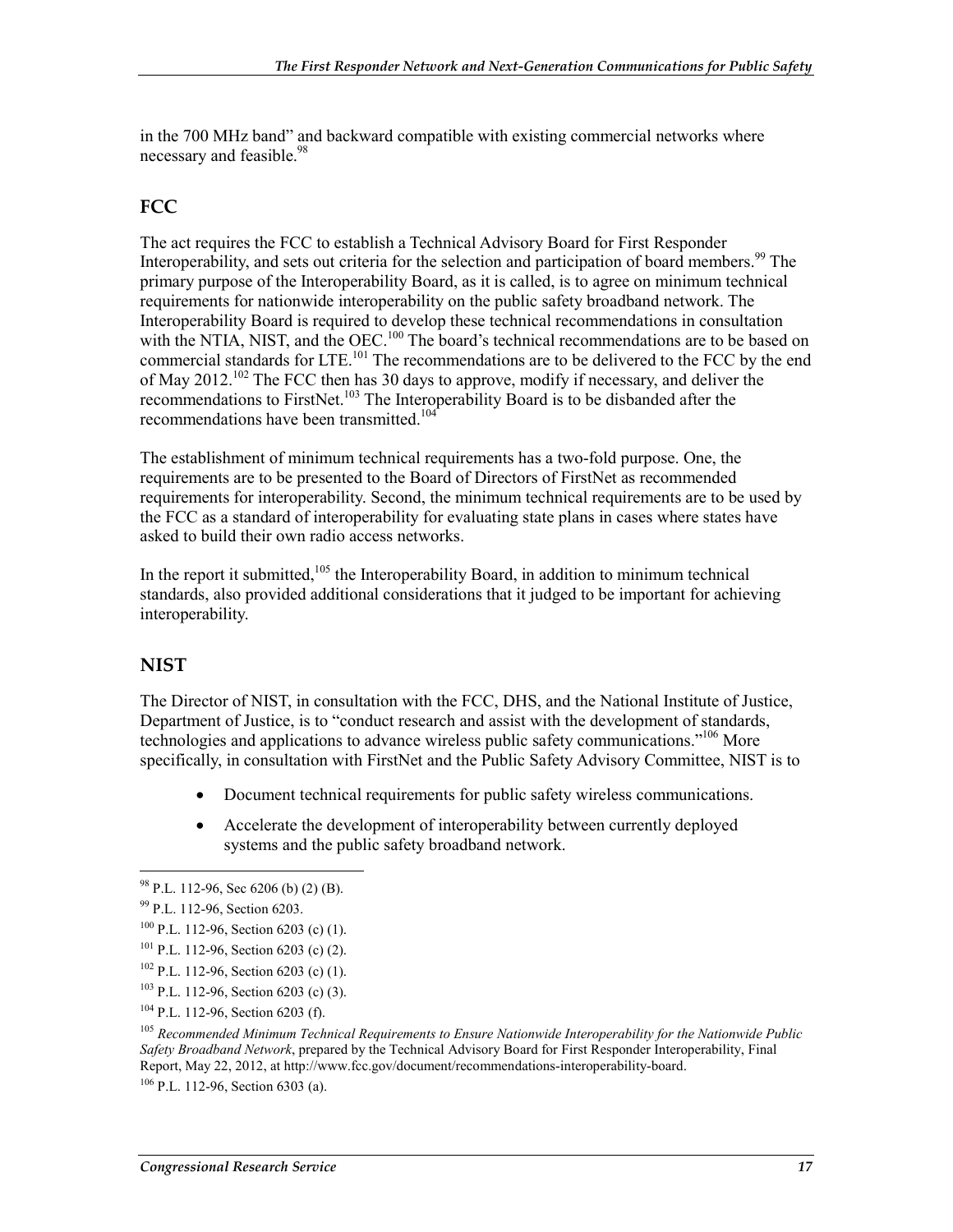- Establish a research plan and direct research for next-generation wireless public safety needs.
- Accelerate the development of broadband network features such as missioncritical voice, prioritization, and authentication.
- Accelerate the development of communications equipment and technology to facilitate the eventual migration of public safety narrowband communications to the public safety broadband network.<sup>107</sup>

Furthermore, the Director of NIST, in consultation with FirstNet and the FCC, "shall ensure the development of a list of certified devices and components meeting appropriate protocols and standards for public safety and commercial vendors" for those seeking to have the use of the public safety broadband network.<sup>108</sup>

#### **OEC**

The act's requirements for protecting and monitoring the network against cyberattack<sup>109</sup> is being addressed through the OEC, among others, in coordination with the NTIA. The OEC is leading a Cyber Risk Assessment for the nationwide public safety broadband network, analyzing the risk to cyber infrastructure in four parts: interoperability; operability; continuity; and security.<sup>110</sup>

### **Need for Standards Development**

Narrowband and broadband networks for public safety will by most accounts be incompatible with each other and with other networks for the foreseeable future.<sup>111</sup> Only a small part of the existing public safety infrastructure is expected to be usable in the development of new networks at 700 MHz. To maximize the utility of new investments in infrastructure and radios, many believe that standards that support public safety applications for IP-enabled technologies must be completed in the early stages of planning and building. Just as access to the Internet has revolutionized business and social cultures worldwide, the transition to IP-enabled networks is likely to expand the capability and scope of emergency communications.

The act variously requires NIST, the FCC, and the NTIA<sup>112</sup> to develop standards and take steps to improve spectrum efficiency and support the development of the next generation of wireless technology. These agencies already have a number of initiatives in place, notably the Public Safety Communications Research program (PSCR). PSCR provides research, development, and

 $107$  P.L. 112-96, Section 6303 (b)  $(1 – 5)$ .

 $108$  P.L. 112-96, Sec 6206 (c) (6).

 $109$  P.L. 112-96, Sec 6206 (b) (2) (A).

<sup>&</sup>lt;sup>110</sup> House, Committee on Energy and Commerce, Subcommittee on Communications and Technology, "Cybersecurity: Threats to Communications Networks and Public-Sector Responses," testimony of Roberta Stempfley, Acting Assistant Administrator, Office of Cybersecurity and Communications, National Protection and Programs Directorate, Department of Homeland Security, March 28, 2012.

<sup>111</sup> Discussed in GAO report, *Emergency Communications: Various Challenges Likely to Slow Implementation of a Public Safety Broadband Network*, February 2012, GAO-12-343.

<sup>&</sup>lt;sup>112</sup> In addition to assigning NTIA responsibilities to develop public safety broadband communications, the act also specifies the NTIA's responsibility to promote efficient use of spectrum by the federal government. P.L. 112-96, Section 6410.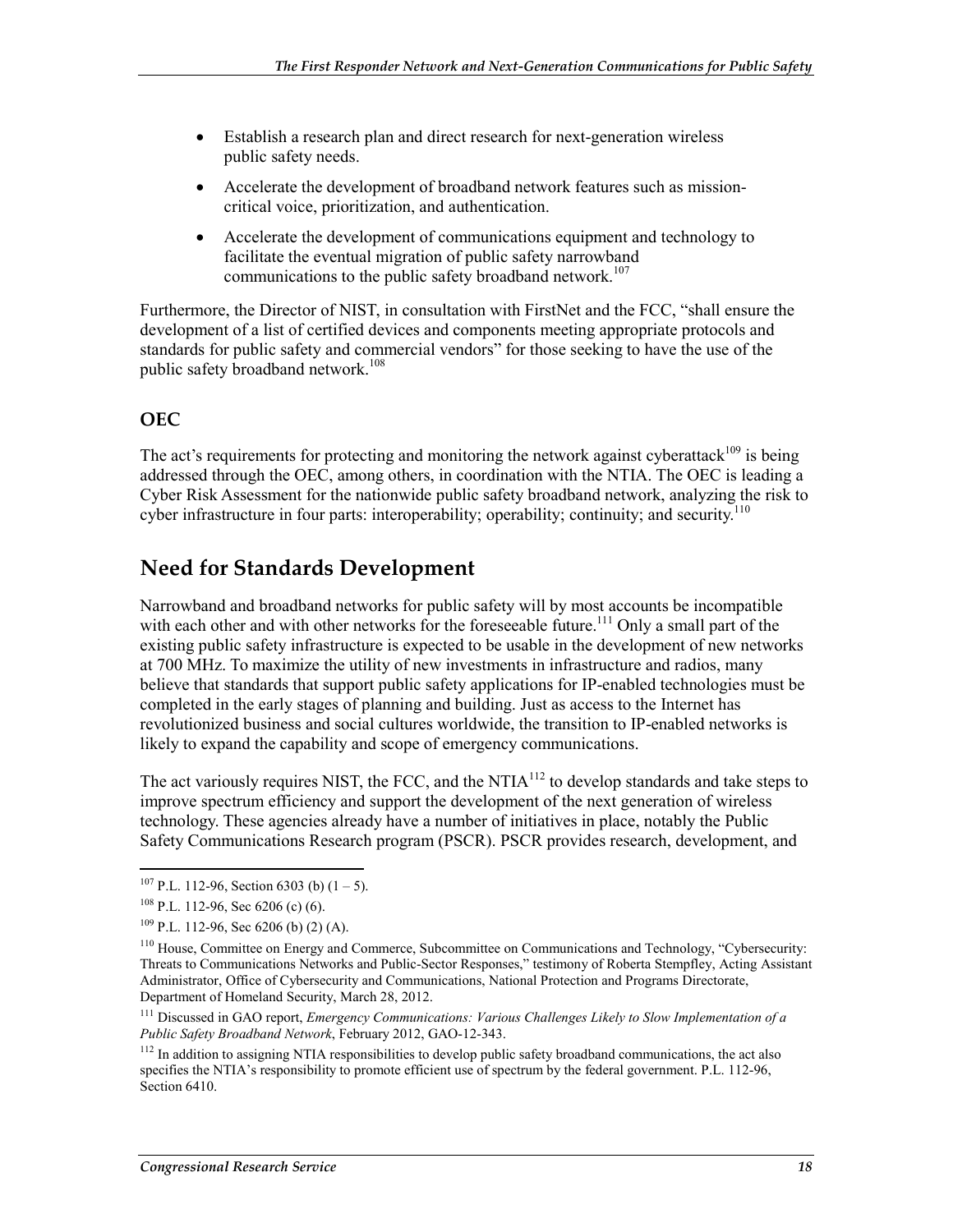testing to advance public safety communications interoperability. The program is a joint effort between NIST's Office of Law Enforcement Standards and NTIA's Institute for Telecommunication Sciences and is sponsored by the Office for Interoperability and Compatibility at DHS, and the Department of Justice Community Oriented Policing Services.<sup>113</sup>

The act also directs FirstNet to negotiate standards on behalf of public safety. To do this effectively, FirstNet may need a permanent place in the commercial forums where standards are negotiated and established. Such access may come through participation with private sector partners.

The funding for the federal research and development efforts described in the act is provided from spectrum license auction revenue. The timing of the auctions and the prioritization for distributing auction revenues are such that the funds designated for research and development may not be available for several years, if at all. Some of the act's provisions require the FCC to auction designated spectrum within three years.<sup>114</sup> Auction procedures require several steps that are published for comment before final rulemaking, and the process typically takes a year or more before an auction commences. The first round of funding for NIST (\$100 million) would occur once the proceeds from spectrum license auctions deposited in the Public Safety Trust Fund surpass \$7.135 billion. The second funding round for NIST would occur after deposits reach \$27.75 billion. Although resources in existing federal programs may be shifted to give priority to the implementation of the Middle Class Tax Relief and Job Creation Act of 2012,<sup>115</sup> the federal government may not be able to fund all of the standards and other technological research that is required by the act or needed for public safety. Timely development of public safety applications for LTE and LTE Advanced may come primarily from the private sector, where some vendors are developing components needed for the broadband network and its devices. To meet its responsibilities under the act, FirstNet may choose to allocate some of the funding provided to it by the act, or raise additional funds, to facilitate standards development.

If no solution is found to coordinate private and public work on standards development and new technologies for emergency communications, the development of IP-enabled technologies for public safety may continue to lag behind that of the commercial sector, perpetuating the high costs and inefficiencies that have plagued first responder communications for decades.

# **Interoperability Within the 700 MHz Band**

In its *National Broadband Plan*, the FCC indicated that it wanted to make commercial networks in the 700 MHz band available for public safety use and requested that Congress confirm the FCC's authority to act.<sup>116</sup> The Middle Class Tax Relief and Job Creation Act of 2012 provides the

<sup>113</sup> More information is available at the PSCR website at http://www.ntia.doc.gov/category/public-safety. PSCR activities were discussed in testimony by Mary H. Saunders, Director, Standards Coordination Office, NIST before the House Committee on Homeland Security, Subcommittees on Emergency Preparedness, Response, and Communications and Cybersecurity, Infrastructure Protection, and Security Technologies, "First Responder Technologies: Ensuring a Prioritized Approach for Homeland Security Research and Development," May 9, 2012.

<sup>114</sup> P.L. 112-96, Section 6401 (b).

<sup>&</sup>lt;sup>115</sup> The PSCR, for example, has changed its plans for testing public safety interoperability in response to provisions in the act, http://www.pscr.gov/about\_pscr/press/broadband/pscr\_to\_focus\_on\_publicsafety broadband interoperability tests 042012-mission critical.pdf.

<sup>116</sup> FCC, *Connecting America: The National Broadband Plan*, http://www.broadband.gov/download-plan/.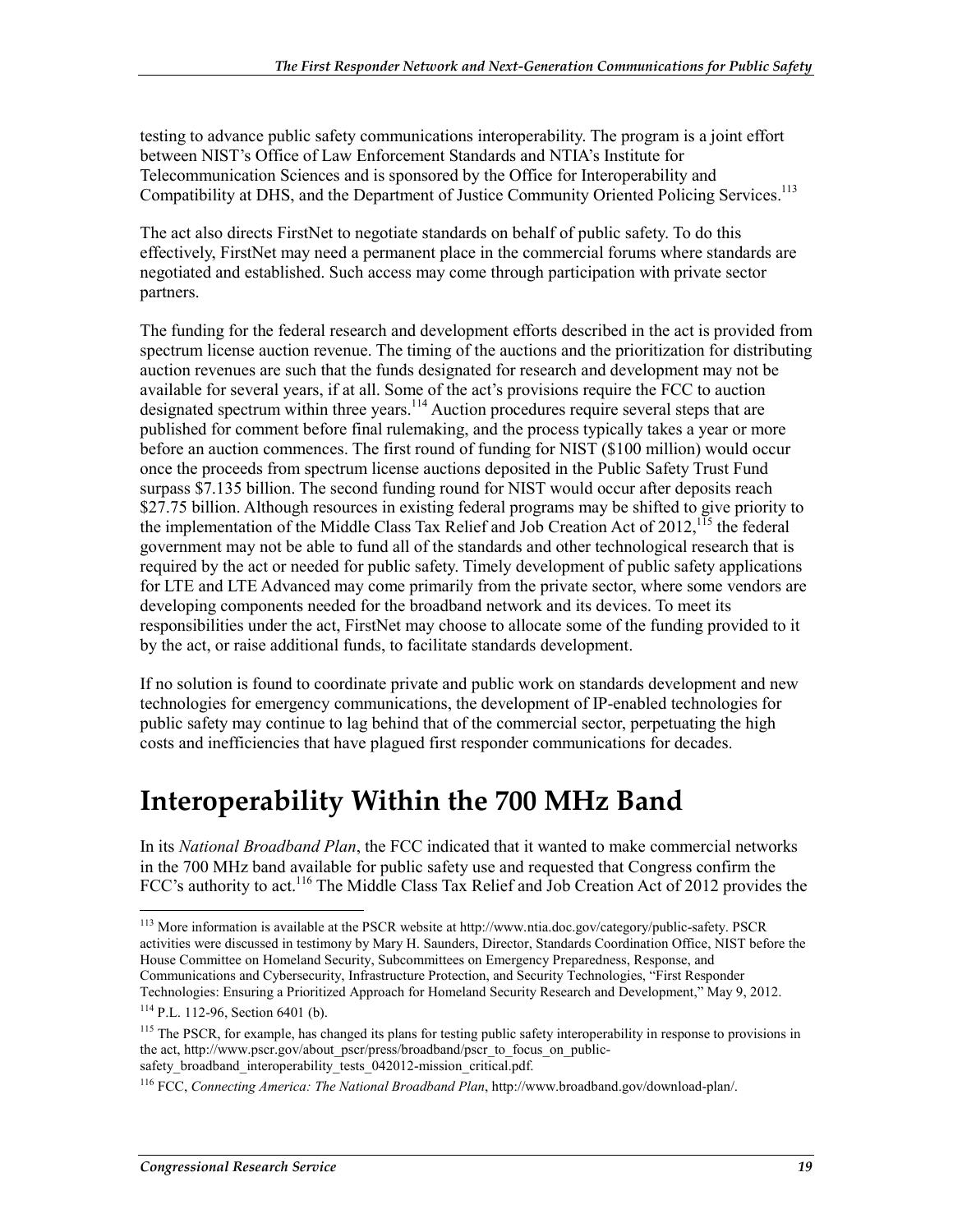FCC with statutory authority to establish rules in the public interest to improve the ability of public safety networks to roam on commercial space and to gain priority access.<sup>117</sup>

FirstNet and the states that build their own networks are empowered by the act to enter into agreements with commercial providers that would allow public safety network users to roam on partnering networks. Agreements might also cover rules for priority access in times of high demand for network capacity. Priority access can take several forms, such as "ruthless preemption," in which non-public-safety transmissions are immediately terminated to make way for emergency communications, or negotiated priority agreements that might, for example, place public safety users at the head of the line for network access as capacity becomes available. The act stipulates that the FCC's authority may not require roaming or priority access unless (1) the public safety and commercial networks are technically compatible; (2) the commercial network is reasonably compensated; and (3) access does not preempt or otherwise terminate or degrade existing traffic on the commercial network.<sup>118</sup> Within these limits, the FCC appears to have some leeway to use its regulatory authority to support public safety in negotiations with partners. The FCC cannot, under the act, mandate ruthless pre-emption, although the act does not preclude contractual negotiations that would allow it.

The act's provisions for roaming and priority access do not require a commercial vendor to make additional investments to insure technical compatibility and the act's language might be interpreted as precluding an FCC mandate to that effect. Interpretation and enforcement of the compatibility provision may pose an obstacle to achieving desired levels of network interoperability and cross-network roaming because the current technical standards for the 700 MHz band preclude affordable full-spectrum roaming, that is, the ability of any network within the 700 MHz to roam on any other network within the 700 MHz band. Full-spectrum roaming is considered by many to provide advantages for public safety and also for the public at large. For example, it makes more network capacity available for shared emergency communications of all types, not just for first responders. Many believe that full-spectrum access supports competitiveness among wireless carriers—in particular assisting small wireless carriers serving rural areas to offer new broadband services—by providing access to all customers within the band.

Achieving full-spectrum roaming on the 700 MHz band requires modifications of technical requirements for LTE, the preferred technology for mobile broadband within the 700 MHz band. The standards for LTE are agreed on a global basis by the 3GPP, a standards setting group.<sup>119</sup> For a number of technical considerations, including maximizing spectrum efficiency and minimizing interference across spectrum channels, the 3GPP divided the 700 MHz commercial spectrum into different band classes. As documented by the FCC,<sup>120</sup> the 70 MHz of commercial spectrum within the 700 MHz band is the only non-interoperable commercial service band.

The band classes apply to spectrum blocks that were determined by the FCC. In preparing for an auction of spectrum licenses, the FCC follows a number of procedural steps and seeks comment

<sup>117</sup> P.L. 112-96, Section 6211.

<sup>118</sup> P.L. 112-96 Section 6211.

<sup>&</sup>lt;sup>119</sup> The 3G Partnership Project, known in the United States as 4G Americas, is a consensus-driven, international partnership of industry-based telecommunications standards bodies.

<sup>&</sup>lt;sup>120</sup> FCC, "Promoting Interoperability in the 700 MHZ Commercial Spectrum," Notice of Proposed Rulemaking, WT Docket No. 12-69, released March 21, 2012.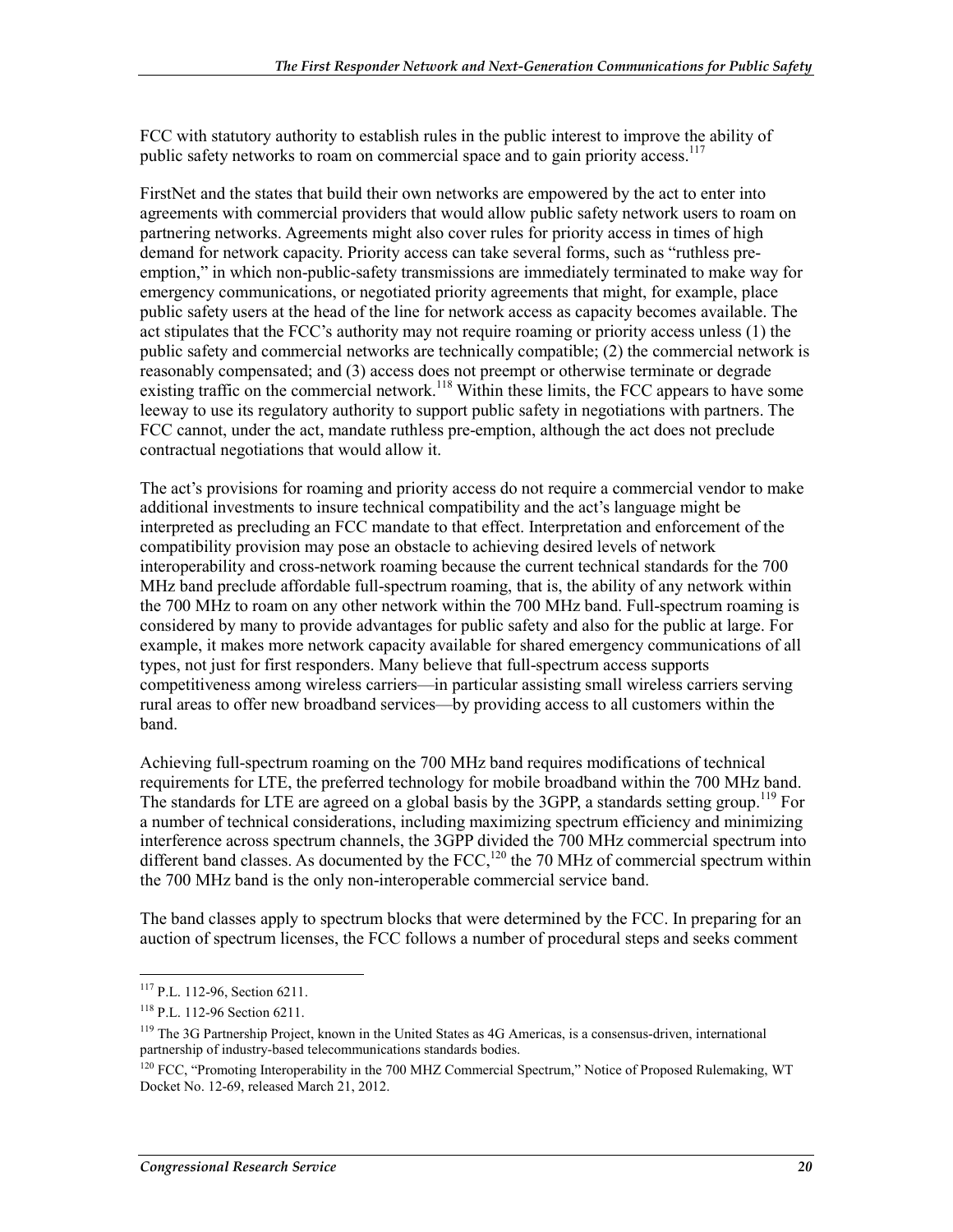on planned actions. A key first step is to develop a band plan for the spectrum and make decisions about geographical coverage and technical requirements. Allocation of spectrum blocks within the 700 MHz band occurred in several steps. To protect public safety allocations for narrowband networks in the upper end of the band from harmful interference, the FCC divided the band into an Upper 700 MHz Band and a Lower 700 MHz band. Both bands included paired spectrum licenses, that is, each license had two sets of channels, one for the uplink and the other for the downlink. The Lower 700 MHz Band conformed to industry standards for global cellular bands in the placement of the uplink and downlink; in the upper 700 MHz Band, the direction of the uplink and downlink were reversed. The auction of the majority of licenses for the 700 MHz band concluded on March 18, 2008. Standards for LTE (Release 8) were finalized in December of the same year.121 A schematic of the auction blocks and band classes is provided in **Figure 1**.





**Source:** FCC Notice of Proposed Rulemaking, "Interoperability of Mobile Use Equipment Across paired Commercial Spectrum Blocks in the 700 MHz Band," March 21, 2012.

**Note:** Within the public safety bands, spectrum allocated for broadband is BB, spectrum designated for narrowband is NB and guard bands to protect against interference are GB.

The 700 MHz auction gave Verizon Wireless and AT&T Mobility dominant holdings in Band Class 17, corresponding to licenses in the B Block and C Block in the Lower 700 MHz Band, and in Band Class 13, corresponding to licenses in the C Block of the Upper 700 MHz Band. Many of the licenses in the A Block were acquired by smaller carriers. Because of restrictions on usage, licenses for frequencies in the A Block were less expensive than licenses in the B and C Blocks. The restrictions were largely, but not solely, to protect transmissions on these frequencies from potential interference from high-power TV broadcast signals located in TV channel 51, which is adjacent to the lower end of the 700 MHz band.

Public safety holdings include the D Block, which was originally designated for commercial use and assigned Band Class 14 by 3GPP. Band Class 14 was extended to include the part of the spectrum allocated to the nationwide public safety broadband network, as the FCC's band plan called for the two spectrum blocks to be shared. The narrowband public safety spectrum holdings at 700 MHz were not part of the 3GPP standards-setting process, as they are not commercial

<sup>&</sup>lt;u>.</u> <sup>121</sup> LTE mobile broadband standard at http://www.3gpp.org/LTE.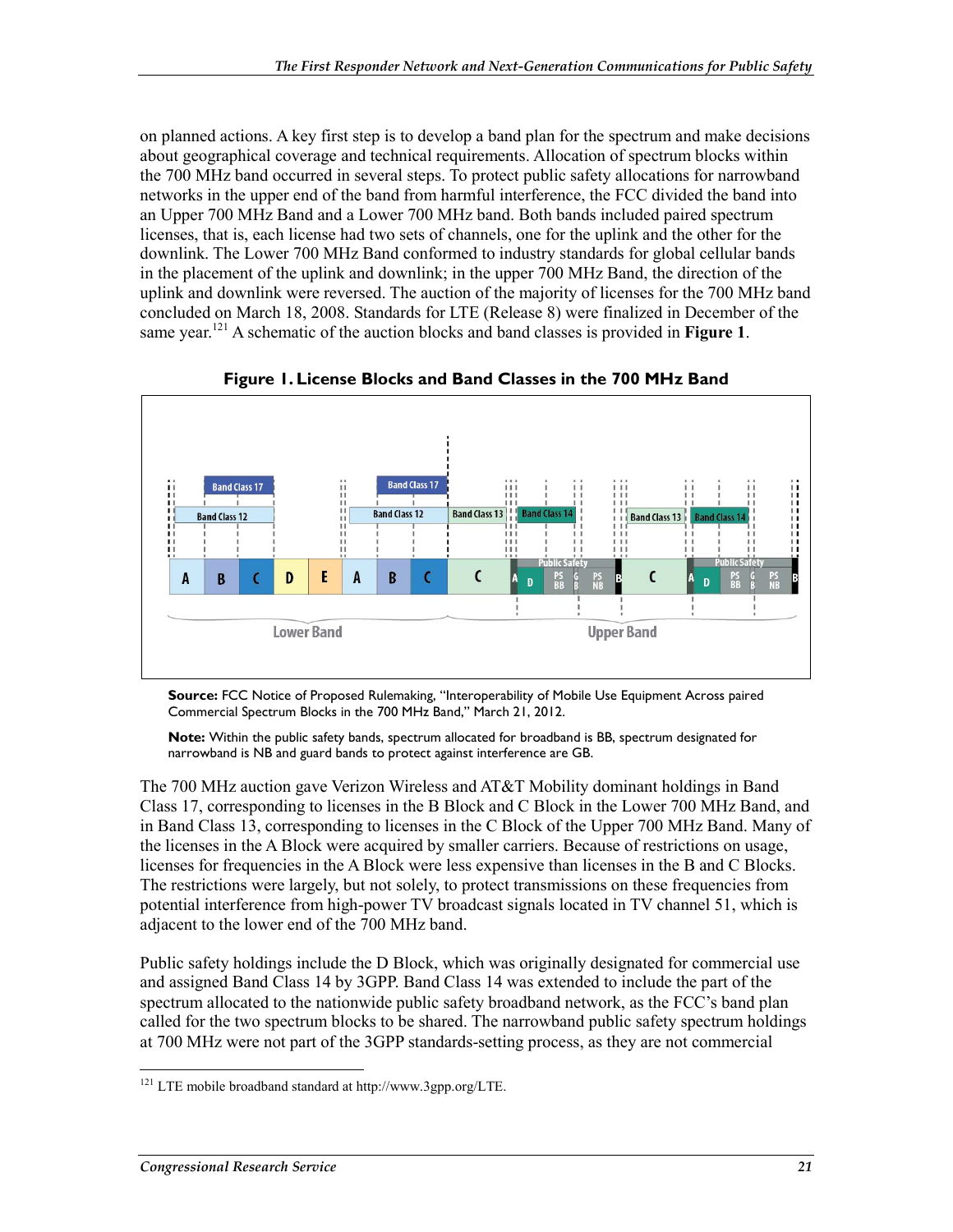networks. Some licenses, such as the D and E Blocks in the Lower 700 MHz band, were auctioned before the development of LTE and have different technical requirements.

As a consequence of incompatibility among the band classes, competition in the commercial sector, and interoperability for public safety communications may be at risk. The difference between the standards for Band Class 12 and the other band classes have reportedly had the effect of isolating the A Block license-holders from the mainstream of development for LTE devices. Producers of the new equipment have tailored their first offerings for LTE deployment for the markets with the greatest demand: Band Classes 13 and 17. Smaller carriers have reported to the FCC that they are having difficulty in acquiring equipment, especially handsets, for Band Class 12, the only technical standard applicable for licenses in the A Block.

To address the concerns of carriers with licenses in the A Block, the FCC has opened a proposed rulemaking to address how to mitigate interference in Band Class 12 and to increase interoperability within the lower 700 MHz. The rulemaking does not specifically address the impact on public safety roaming and interoperability.

As is the case for Band Class 12, the costs of developing and producing the chipsets, software, and other components for equipment operating on Band Class 14 are likely to be spread across a relatively smaller customer base, increasing marginal costs and the prices paid by users. Because the band classes are not interoperable across the 700 MHz band, public safety network users are likely to incur not only higher costs for equipment to operate within their assigned frequencies, but also higher costs for roaming and priority access on commercial channels.

If FirstNet and any statewide network deployed in Band Class 14 choose different commercial partners, roaming and priority access may be limited. A network agreement, for example, with C Spire Wireless (formerly Cellular South) might lead to the development of equipment to operate on Band Classes 12 and 14; an agreement with Verizon, Band Classes 13 and 14; with AT&T, Band Classes 17 and 14. Some experts have raised concerns about the limitations that will be placed on public safety roaming as a result of the lack of interoperability within the 700 MHz band. The cost of public safety radios that can operate on all band classes will be high, if they can be engineered at all. A radio that only works on Band Class 14 and one other band class, may be cut off from roaming in areas where that other band class has no coverage. Many industry experts, however, believe that it is preferable for the nationwide public safety broadband network to have more than one commercial partner, to improve network redundancy and capacity, and to promote competition that might reduce costs in the long term.

Many believe that full-spectrum interoperability will, in the long-term, maximize the benefits of LTE and LTE Advanced technologies deployed on the 700 MHz band. Coordinating development of 700 MHz band standards among network participants provides an opportunity to maximize the benefits inherent in IP-enabled networks for the safety of the general public. For example, it is possible to create smart phone applications that can link personal mobile devices to emergency command centers, integrating information from those devices into an action plan for response and recovery. Fully implemented within the 700 MHz band, these communications links might help emergency situation managers determine where to most effectively deploy emergency medical service personnel, firefighters, HazMat teams, utility repair crews, or other response and recovery personnel, as appropriate. As a situation stabilizes, evaluations about evacuation routes, shelters, and other post-disaster services could be expedited and information disseminated through wireless and other emergency alert systems.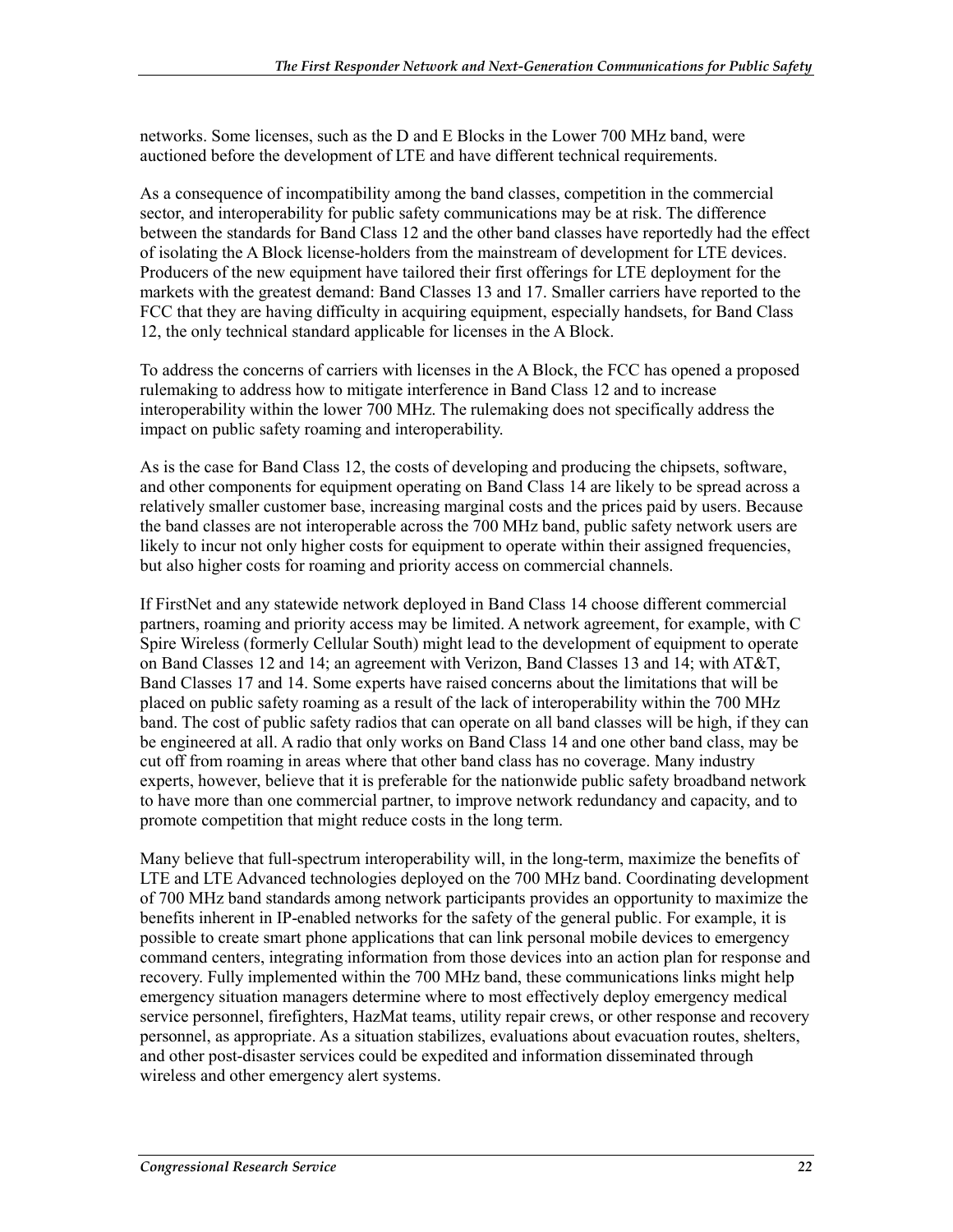Whether standards for LTE use within the 700 MHz band can be changed, how they might be changed, and when, are subjects of intense debate within the wireless industry. The debate may be fully resolved only through the transition to LTE Advanced. Development and change in wireless technology are fast-paced. A rapid transition from LTE to LTE Advanced might eliminate separate band classes, negating the need for interoperable work-arounds, some say.

# **The Future**

One of the goals of effective spectrum management is to create opportunities for the development of innovative technologies. Wireless technology transforms air into desirable services, providing an engine for economic growth and development. The evolution of public safety communications has lagged behind the commercial sector and the military in receiving the benefits of recent innovations. By providing some of the resources needed to build IP-enabled networks for first responders, Congress has created an opportunity to expand the reach and effectiveness of emergency communications for the entire population.

Many experts in advanced communications technology believe that the transition to IP-enabled technologies is likely to bring about the convergence of commercial, military, and emergency response (federal and nonfederal) technologies on common, interoperable platforms.<sup>122</sup> In this view, compatible communications devices will be differentiated by applications developed by stakeholders to meet their mission needs. Infrastructure, spectrum, and mobile devices will be sharable, and it is envisaged that sharing will be encouraged.

The military is linking many of its communications through IP-enabled networks,  $^{123}$  similar to plans by the public safety community for investment in first responder LTE devices and NG9-1-1. The Department of Defense (DOD) has used the term internetwork to refer to the IP-enabled networks that drive its Global Information Grid (GIG) for network communications.<sup>124</sup> The internetwork, also known as the Convergence Layer, provides analysis and organization of communications activity to facilitate transport. The communications layer that provides the entry and distribution links to services supported by the internetwork is referred to as the Link and Transport Layer by DOD. An Emergency Communications Grid, similar to the military's GIG, might use a common IP-enabled network structure to connect with any type of IP-enabled system, network, or device to support a wide range of services. (See **Figure 2**.)

<sup>&</sup>lt;sup>122</sup> See for example reports and meeting discussions of the Visiting Committee on Advanced Technology established by NIST, http://www.nist.gov/director/vcat/.

<sup>123</sup> *Department of Defense Global Information Grid Architectural Vision; vision for a net-centric, service-oriented, DoD enterprise,* prepared by the DOD CIO, June 2007, http://www.dtic.mil/cgi-bin/GetTRDoc?AD=ADA484389.  $124$  Ibid., Figure 8, p. 22.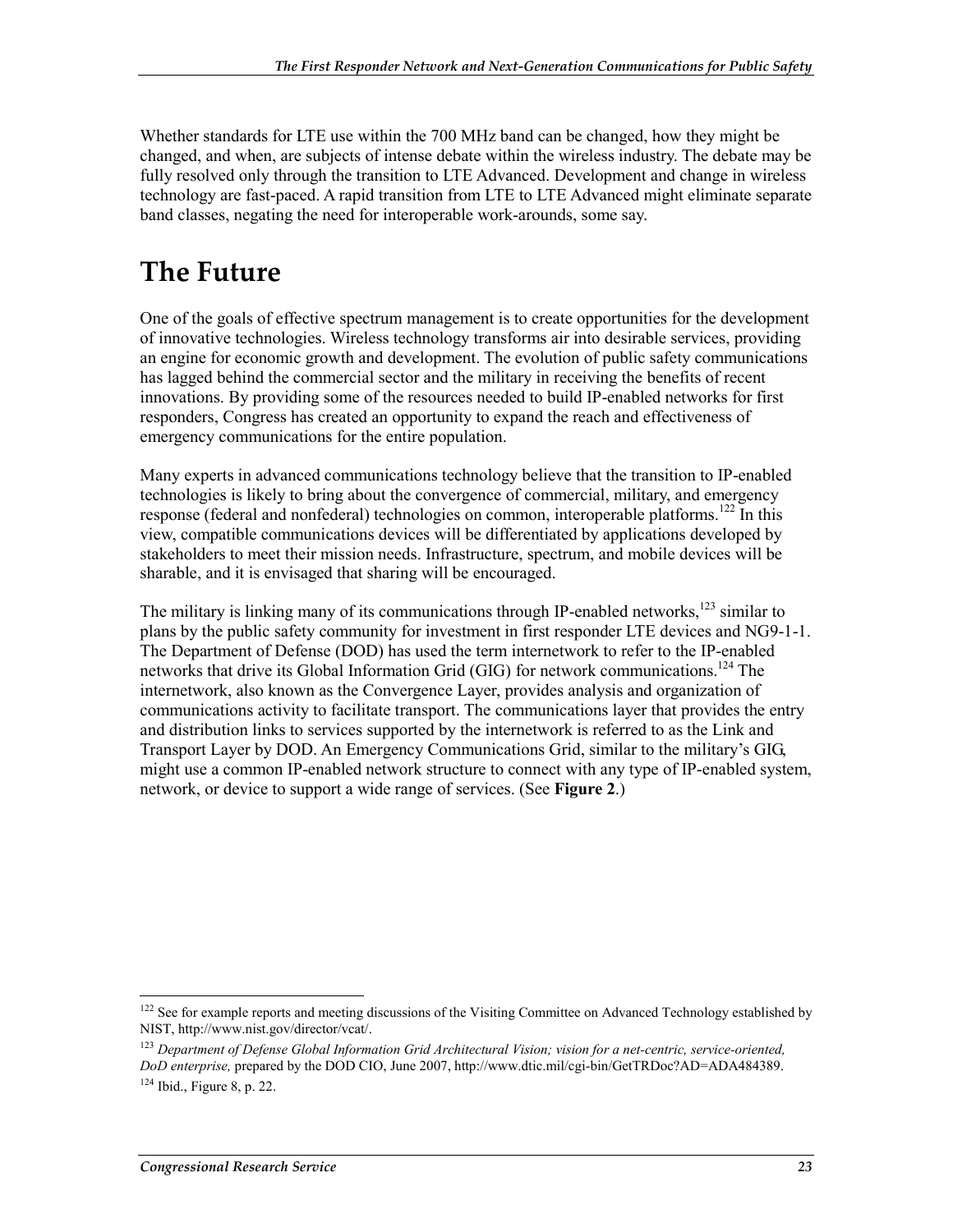

**Figure 2. Emergency Communications Grid** 

**Source:** Based on Department of Defense Global Information Grid Architectural Vision; vision for a net-centric, service-oriented, DoD enterprise, prepared by the DOD CIO, June 2007.

\*Including sirens, highway and other electronic signs, electronic mailing lists, phone notification systems, and local broadcasting media.

DOD's internetwork is the equivalent of public safety wireless backhaul, NG9-1-1 network connectivity, or any other network connection that serves the public interest. The Emergency Communications Grid shown in **Figure 2** can also send out emergency alerts to endangered populations,<sup>125</sup> capture information from sensors, manage the Smart Grid to prevent power outages, and support other response and recovery actions. In nonemergency mode, the shared internetwork serves as the conduit for the daily workload of communications. The Emergency Communications Grid represents a unified approach to assuring access and interoperability among all types of communications devices and applications, but it is not envisioned as a single network. The internetwork would be a convergence of many IP-enabled networks that support all the necessary devices and provide the needed links to the Response and Recovery level.

### **Infrastructure and Spectrum Management**

The wireless industry has sometimes compared their licensed radio frequency channels to traffic lanes.<sup>126</sup> These proprietary lanes (access rights assigned for specific frequencies) are used by the vehicles (wireless devices) approved by and often obtained directly from the carrier owning the access rights. Wireless customers have access to their carriers' lanes and usually to other carriers' lanes (roaming privileges) if their vehicles are of the same type used by the lane's owner. Adding more lanes to the highway, that is, providing more spectrum for carriers to expand their networks, is the policy advocated by most representatives of the wireless industry. An increasing number of wireless technology experts are arguing, however, that wireless technology has reached a stage of

<sup>1</sup> <sup>125</sup> FEMA and the FCC have announced the introduction of the Personal Localized Alerting Network (PLAN) that can deliver geo-targeted text alerts to enabled smart phones. PLAN is the implementation of the Commercial Mobile Alert Service as required by the Warning, Alert, and Response Network Act (WARN Act), P.L. 109-347, §603 (a). FCC Fact Sheet, http://transition.fcc.gov/cgb/consumerfacts/cmas.pdf.

<sup>&</sup>lt;sup>126</sup> CTIA–The Wireless Association, for example, provides a "Spectrum 101" graphic that uses improvements in transportation as an analogy for changes in the wireless environment, http://files.ctia.org/pdf/ Spectrum\_Brochure\_111111.pdf.